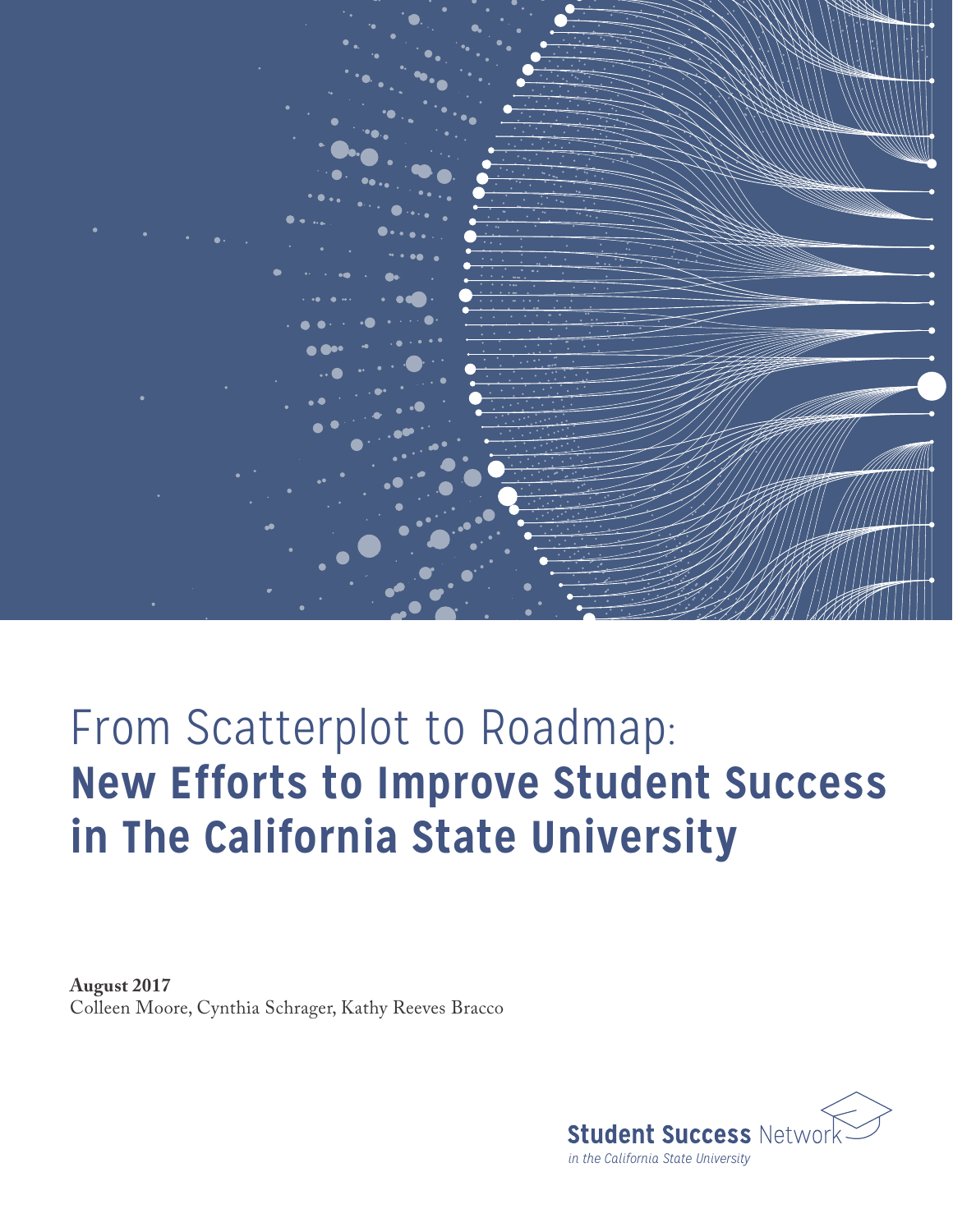## **Table of Contents**

| The California State University is Focusing on Improving Student Success  4 |
|-----------------------------------------------------------------------------|
|                                                                             |
|                                                                             |
| National Context: A Movement Toward Systemic Institutional Change  7        |
| CSU Campus Strategies Reflect National Efforts, With Some Early Steps       |
|                                                                             |
| Campuses are Recognizing the Need for Systemic Reform,                      |
| <b>Conclusions and Implications:</b>                                        |
|                                                                             |
|                                                                             |
|                                                                             |

#### **Acknowledgments**

We are grateful to the administrators and faculty at several California State University campuses who provided perspectives about their efforts to improve student success. We appreciate Thad Nodine's invaluable assistance with thinking through and structuring the content of this report. Bob Gabriner, James Minor, Rob Shorette, Su Jin Jez, Jodi Lewis and Andrea Venezia helped to inform and improve our drafts. We appreciate the graphic design work by the Williams Group and the Foundation for California Community Colleges. Finally, our graduate research assistant, Patrick Dorsey, made significant contributions at the start of the project by gathering and summarizing research literature and information on national initiatives, collaborating with us on the distillation of information into a framework, and locating and summarizing relevant information for the CSU campuses.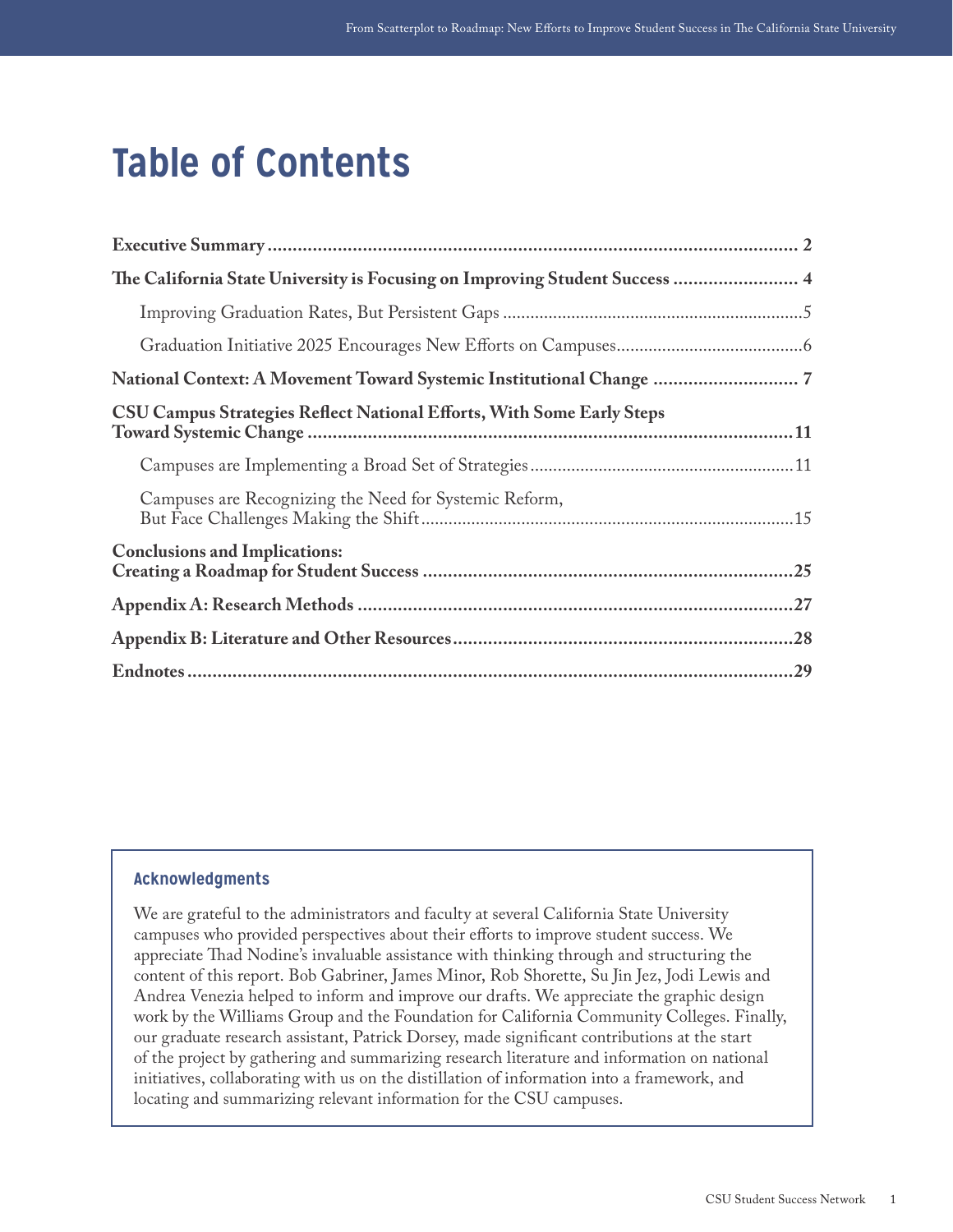## <span id="page-2-0"></span>**Executive Summary**

Among broad-access colleges and universities, promising efforts to increase graduation rates and reduce opportunity gaps are emphasizing campuswide, systemic reforms—a national research finding that appears to be resonating on many campuses of The California State University (CSU). In a study exploring student success initiatives at the 23 campuses of the CSU, researchers at the Education Insights Center (EdInsights) detected a shift in planning at some institutions toward broader campuswide changes—not just discrete program adjustments or implementations—to address institutional barriers that can impede student progress. As one campus administrator said, "The really important goal would be to pull together all of these activities and really have a roadmap…[an] intentional plan as opposed to this kind of scatterplot of activities." This finding is the result of a review of strategic and planning documents associated with student success efforts at all CSU campuses and an analysis of interviews conducted at four of them. This report aims to provide campus and system leaders with a scan of the current state of reform within the CSU, together with contextual insight into the obstacles and possibilities for broader scale adoption of coordinated, systemic change.

Our review found that CSU campuses are planning and implementing a wide range of new programs, services, collaborations, and other innovations designed to increase graduation rates and reduce achievement gaps, partly in response to the Graduation Initiative 2025, which was launched systemwide by the Chancellor's Office in 2016. The strategies planned or implemented at many of the campuses encompass the major functions of the institution and in some cases span the full student pathway from college preparation to completion. In addition, some campuses are beginning to plan and implement reforms that are campuswide in scope. We found evidence of an emerging awareness that significant improvements in student success will require a strategic shift from a focus on individual targeted programs to a systemic approach that engages all of the key functions and processes of the institutions in coordination with each other.

Our interviews with administrators and faculty explored the institutional context of student success efforts and revealed nine major themes—many addressing the challenges campuses face in their efforts to improve student learning, engagement, progression, and success. Several themes addressed the need for changes in the focus of student success efforts on campuses, including:

- Shifting from emphasizing specific programs targeted at student success to making more systemic changes across the entire campus;
- Managing resource constraints with more effective allocation of resources to have the greatest impact;
- Increasing efforts to engage multiple stakeholder groups in student success efforts, recognizing that the relational side of change requires as much attention as does the technical side.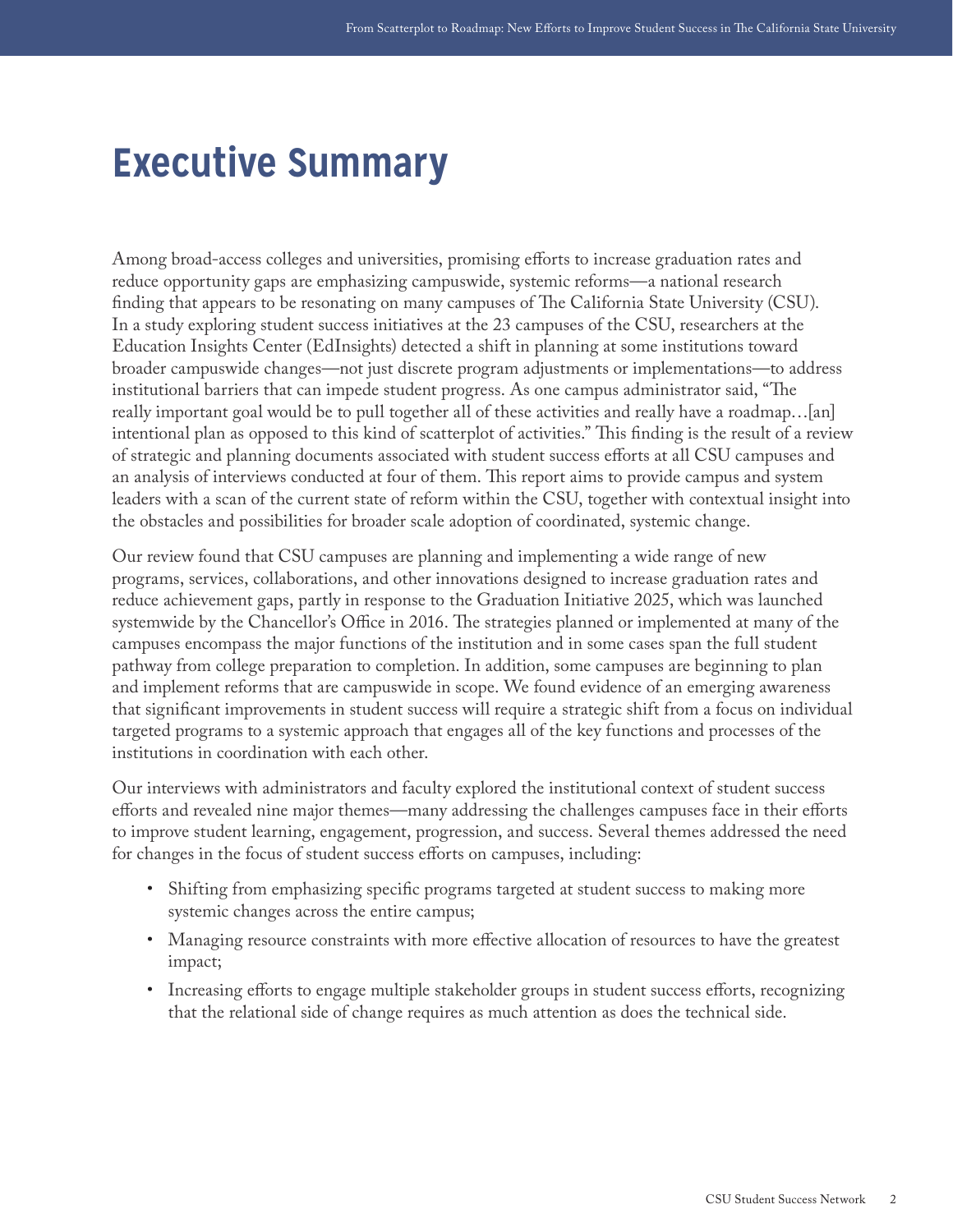Other themes addressed some of the challenges campuses face in making these shifts, including:

- Coordinating across existing institutional silos, especially finding strategies to integrate academic and student affairs in the service of student success;
- Supporting faculty engagement in campuswide student success efforts, since faculty involvement is critical to improving student success;
- Assisting campus stakeholders in understanding how to use data to inform their role in supporting student success;
- Addressing the diverse needs of students, including financial and social/emotional, as well as academic, issues;
- Working to find solutions to rapid leadership turnover, given the importance of having leaders who are consistently visible and vocal in championing student success;
- Leveraging the CSU as a system by finding more opportunities to learn from successful efforts at peer campuses.

Despite these kinds of hurdles, experiences at some public universities nationally are showing that iterative change, done in a purposeful way, can lead to significant improvements for students over time. Many interviewees discussed the need for such an approach and described how their campuses are making early efforts toward more purposeful, systemic reforms. Efforts to spread such approaches across the system could yield continued improvements in student outcomes in the CSU. Reaching the ambitious goals set by Graduation Initiative 2025 will likely require extensive and robust implementation of the more systemic reforms.

In exploring the shift at some CSU campuses from a focus on programs to the development of systemic campuswide strategies, our analysis points to three important dimensions of the institution that likely must function together effectively for the CSU to reach the levels of student success identified in the Graduation Initiative: 1) resource management and planning, 2) programmatic and curricular design, and 3) guidance on navigating the student path. Responsibilities for these areas are typically assigned to different divisions within institutions and they typically have insufficient structural supports and incentives to coordinate and align their work. As campuses seek to achieve their ambitious goals, they must find the organizational coherence that places student success at the center of all functions. It is our hope that this report will help provide information that can support actions both within institutions and at the system level to support this fundamental shift.

**We found evidence of an emerging awareness that significant improvements in student success will require a strategic shift from a focus on individual targeted programs to a systemic approach that engages all of the key functions and processes of the institutions in coordination with each other.**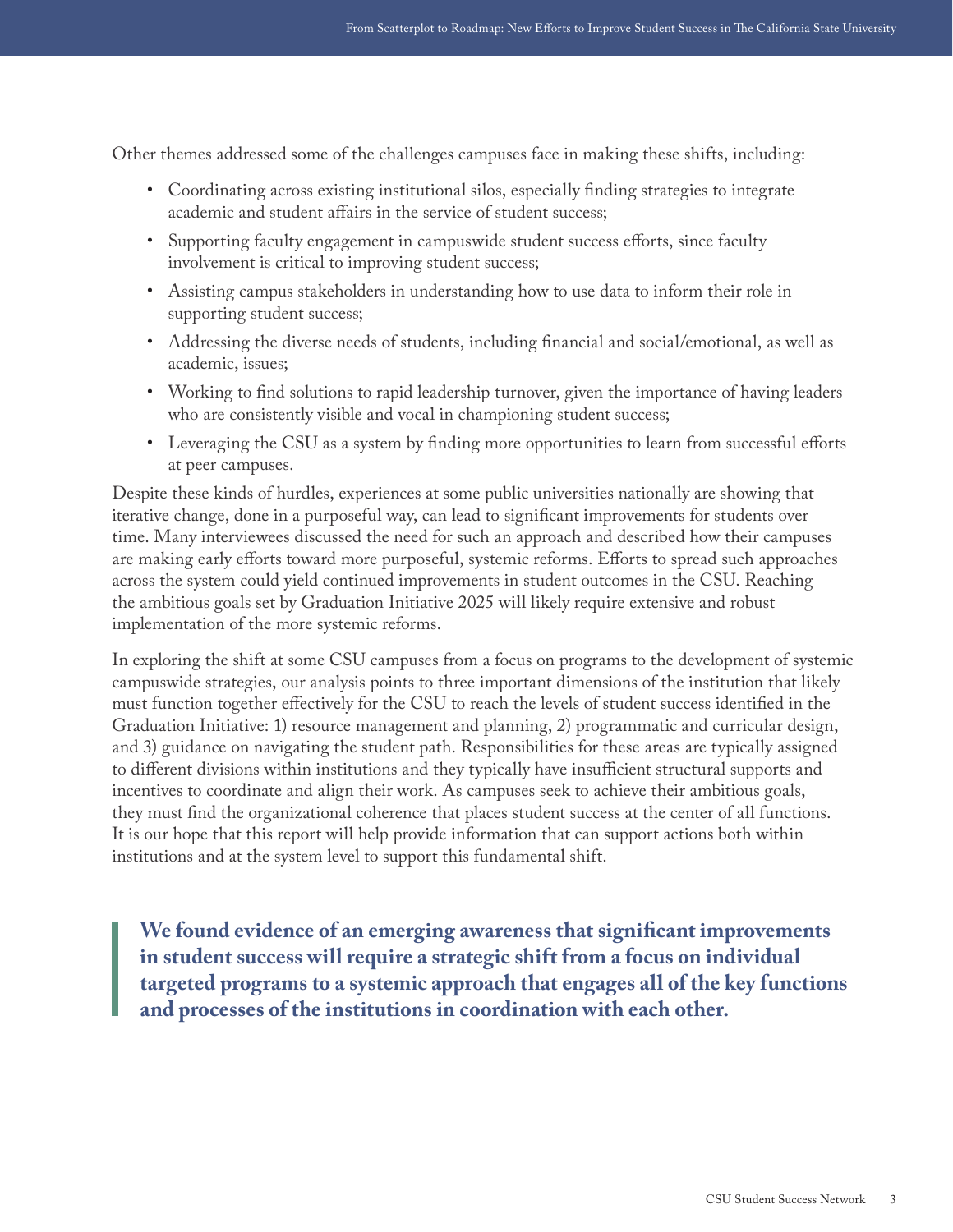## <span id="page-4-0"></span>**The California State University is Focusing on Improving Student Success**

The 23 campuses of the California State University (CSU) are planning and implementing a wide range of new programs, services, collaborations, and other innovations designed to increase graduation rates and reduce opportunity gaps among students, partly in response to the Graduation Initiative 2025 (GI2025), which was launched systemwide by the Chancellor's Office in 2016. These new efforts

largely reflect the recommendations of research and national initiatives aimed at improving outcomes in broad-access postsecondary institutions such as the CSU. While many CSU campuses are focusing mostly on more traditional programmatic efforts like improving particular services for students, there are some campuses implementing more systemic, campuswide efforts. In addition, there appears to be an emerging recognition across the CSU of the need for structural and cultural changes to address institutional barriers that can impede student progress.

These findings are based on a study exploring student success efforts on CSU campuses, undertaken by the Education Insights Center (EdInsights) on behalf of the CSU Student Success Network[.1](#page-29-1) The research included: a review of national literature on evidence-based student success strategies at broad-access universities; the consequent development of a framework that maps six broad categories of institutional actions to four stages of the student pathway through college; a review of planning documents associated with student success efforts at the 23 CSU campuses; and interviews at four CSU campuses to explore more deeply the context for efforts to improve student progress and outcomes within the CSU (see *Research Methods* sidebar in addition to Appendix A). Many of the campus efforts, including those involving a move toward structural and systemic change, are in the early stages, and data on their success are not yet available. This report is focused on a broad descriptive analysis of the efforts underway and on the organizational context that will either impede or support those efforts.

#### **RESEARCH METHODS**

- We reviewed information on evidencebased student success strategies at broadaccess universities across the country (see Appendix B) and synthesized the findings into a framework that maps six broad categories of institutional actions along four stages of students' journey through college (see this report's technical appendix, *[Student Success](http://csunetwork.edinsightscenter.org/Portals/2/Documents/Student_Success_Framework.pdf)  [Framework: A Tool to Characterize](http://csunetwork.edinsightscenter.org/Portals/2/Documents/Student_Success_Framework.pdf)  [Strategies at Broad-access Universities](http://csunetwork.edinsightscenter.org/Portals/2/Documents/Student_Success_Framework.pdf)*).
- We collected and reviewed key planning documents from each of the 23 CSU campuses to identify the kinds of efforts planned or underway, and mapped these efforts against the framework.
- We conducted 12 in-depth interviews with administrators and faculty members at four campuses, identified themes, and cross-walked the themes against the student success strategies uncovered across the CSU. We offered anonymity to participating campuses and individuals in order to encourage candid discussions, so we do not identify them in this report.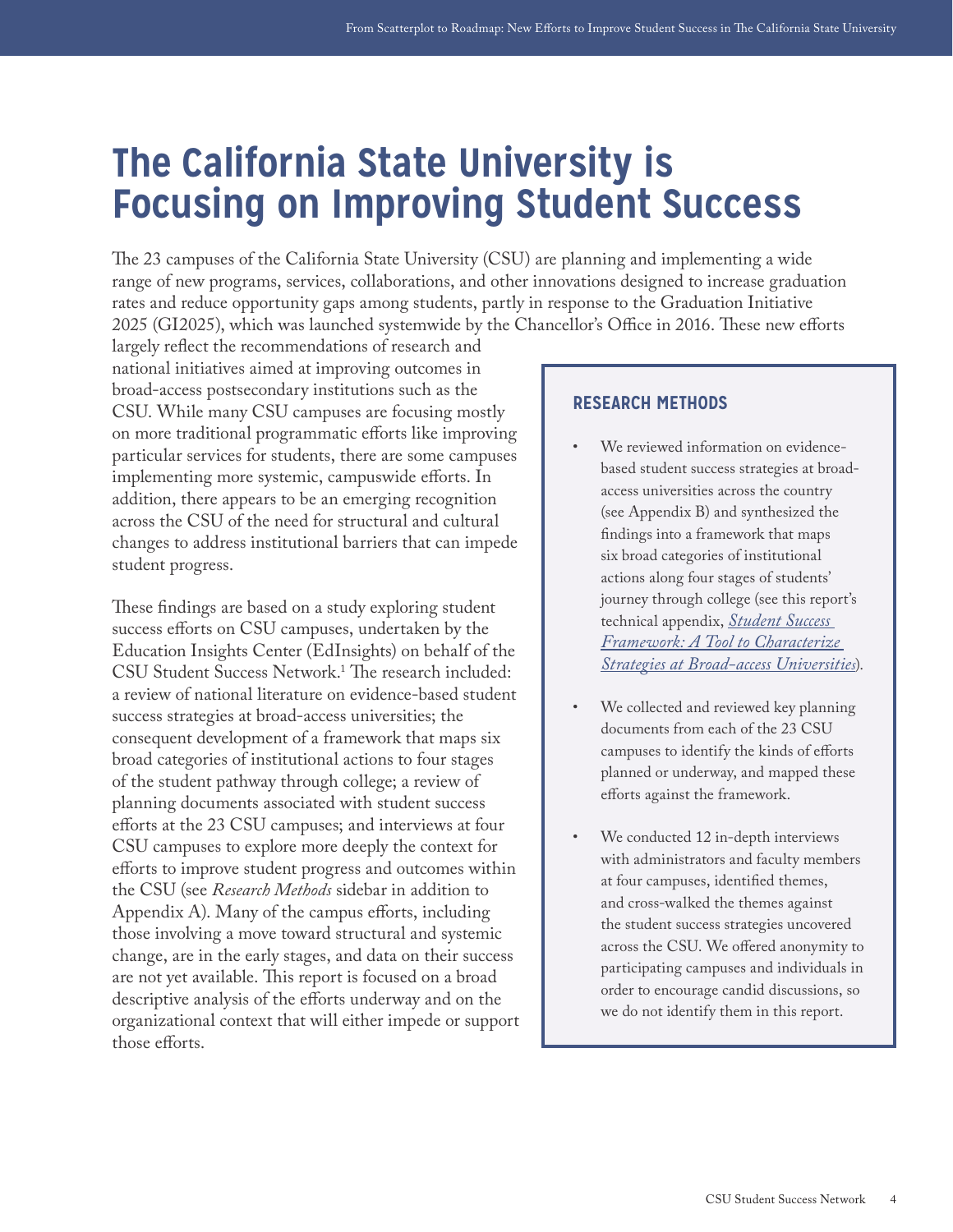### <span id="page-5-0"></span>Improving Graduation Rates, But Persistent Gaps

The CSU is the largest university system in the country, enrolling over 475,000 students annually, including large numbers of historically underrepresented and first generation students. Student success, with a particular emphasis on increasing graduation rates, has been an explicit systemwide priority of the CSU in recent years. In 2009, the Chancellor's Office adopted a Graduation Initiative that established two primary goals for the system to achieve by 2015: increasing six-year graduation rates for entering freshmen to 54 percent and reducing by half the gap in degree attainment for underrepresented minority students. As shown in Figure 1, graduation rates for entering freshmen have steadily increased over the past decade (and were increasing prior to that, as well), and the six-year graduation rate reached 59 percent for the cohort of freshmen entering in 2010, exceeding the goal in the 2009 initiative.[2](#page-29-2) However, the four-year graduation rate remains low in the context of similar institutions nationally; only about one in five freshmen graduate within four years across the system, with even lower rates for many campuses.[3](#page-29-3) In addition, gaps in student outcomes persist when analyzed based on ethnicity (11 percentage points), Pell eligibility (8 percentage points), and first generation status (13 percentage points).[4](#page-29-4)



#### **Freshman graduation rates in the CSU are increasing, but only 1 in 5 graduate within 4 years.**

**Figure 1**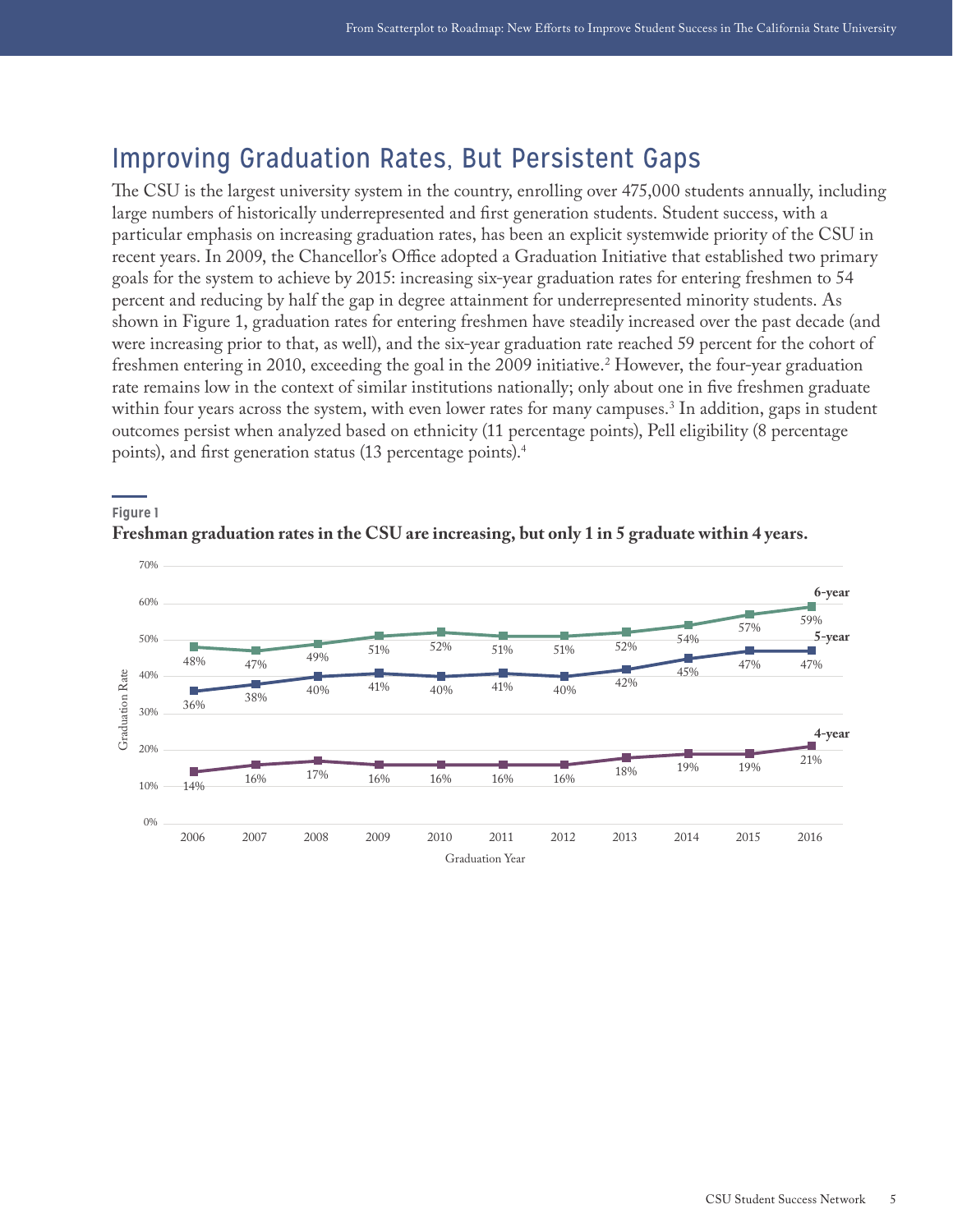

#### <span id="page-6-0"></span>**Figure 2**

**Graduation rates for community college transfers in the CSU are also increasing; about one-third graduate in 2 years.**

### Graduation Initiative 2025 Encourages New Efforts on Campuses

GI2025 builds upon the first initiative by setting more ambitious goals for improving graduation rates for both first-time freshmen and transfer students, with a particular emphasis on reducing the time to degree (see graduation rates for transfer students in Figure 2). The key goals in the new initiative include:

- Increasing the systemwide four-year graduation rate for first-time freshmen to 40 percent and the sixyear rate to 70 percent;
- Increasing the systemwide two-year graduation rate for transfer students to 45 percent and the fouryear rate to 85 percent;
- Eliminating the equity gap.

In conjunction with this new initiative, funded in part with \$35 million of dedicated state funding for 2016- 17, the Chancellor's Office is working on system policy changes to better support student success, and has required each of the 23 CSU campuses to develop its own student success plan identifying short- and longterm objectives to guide efforts to improve graduation rates and eliminate gaps.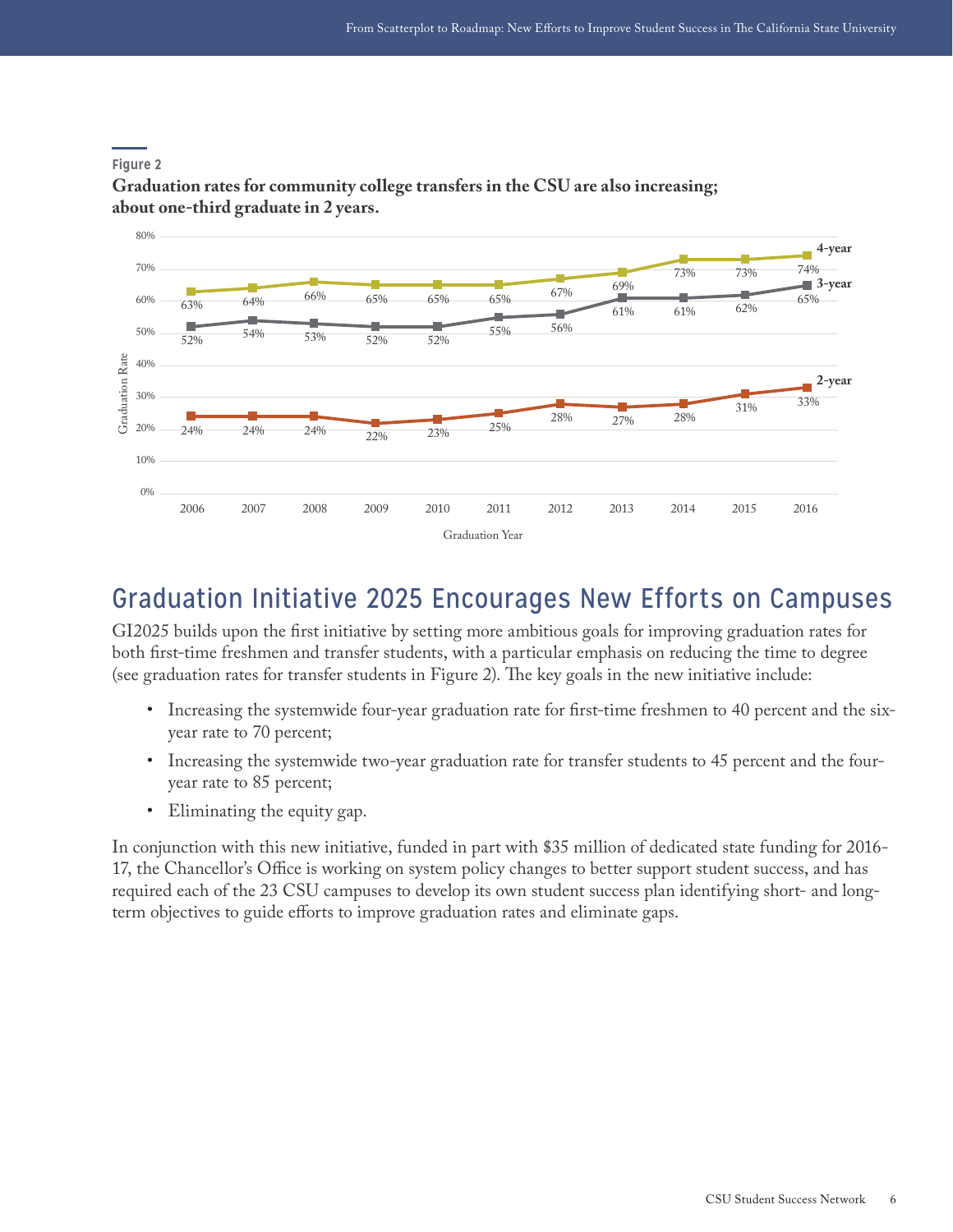## <span id="page-7-0"></span>**National Context: A Movement Toward Systemic Institutional Change**

For the last several decades, broad-access postsecondary institutions have implemented a variety of reforms and innovations in an effort to increase "academic achievement, engagement in educationally purposeful activities, satisfaction, acquisition of desired knowledge, skills and competencies, persistence, and attainment of educational objectives.["5](#page-29-5) This broad definition of student success has served as the foundation for efforts to improve teaching and learning in the classroom, as well as co-curricular activities and student support services. More recently, national initiatives have begun focusing on the need to engage in broad campuswide reform that extends beyond the implementation of individual programs or innovations to change the underlying structures of the institution and its processes. Tom Bailey, a national expert on higher education, recently noted that "substantial improvement requires a continuous process of reform and assessment of evidence of improvement that must become embedded in the college culture" and must involve "an intentional and cohesive package" of components that affect all students throughout their college career[.6](#page-29-6) He used as an example the movement toward a "guided pathways" model in community colleges, involving efforts to structure cohesive programs and help students find their way into and through those programs, monitoring students' progress and providing support when needed[.7](#page-29-7)

There is a similar movement in four-year institutions toward reforms that are more comprehensive and systemic, and that change the underlying structures of the institutions and their processes in ways that better support student success. For example, the Collaborating for Change initiative of the Association for Public & Land-Grant Universities is supporting campuses to engage in "transformational, often disruptive, reforms" that "touch virtually every aspect of the student experience.["8](#page-29-8) The University Innovation Alliance is working with its partner campuses to pilot various innovations, scale successful efforts, and leverage what they learn across the network, hoping to "catalyze systemic changes in the entire higher education sector."[9](#page-29-9)

Based on our review of research and national initiatives, we synthesized information on student success strategies at broad-access four-year universities into a framework that maps six general categories of institutional strategies along four stages of the student journey through college (see this report's technical appendix, *[Student Success Framework: A Tool to Characterize Strategies at Broad-access](http://csunetwork.edinsightscenter.org/Portals/2/Documents/Student_Success_Framework.pdf)  [Universities](http://csunetwork.edinsightscenter.org/Portals/2/Documents/Student_Success_Framework.pdf)*). The institutions most actively engaged in efforts to improve student outcomes are using strategies across all of the categories.

**Leadership and Governance.** Strong leadership focused on creating a campuswide culture of student success is viewed as essential to the kind of systemic changes needed to achieve significant improvements in student outcomes. Senior leaders set the tone for an institution and can play a critical role in allocating resources to support student progress, facilitating collaboration across divisions and with K-12 and community partners, and ensuring accountability for the student success mission.

**Data-informed Decision Making.** A common feature of recent initiatives is a focus on using data to evaluate campus programs and services and to drive resource allocations in ways that better support student progress. Many institutions are developing data dashboards to help in tracking and analyzing student success in courses and student use of various support services. "Predictive analytics"—using data and statistical algorithms to identify trends and predict future behaviors—is beginning to be applied in a variety of ways across higher education. For example, some institutions are restructuring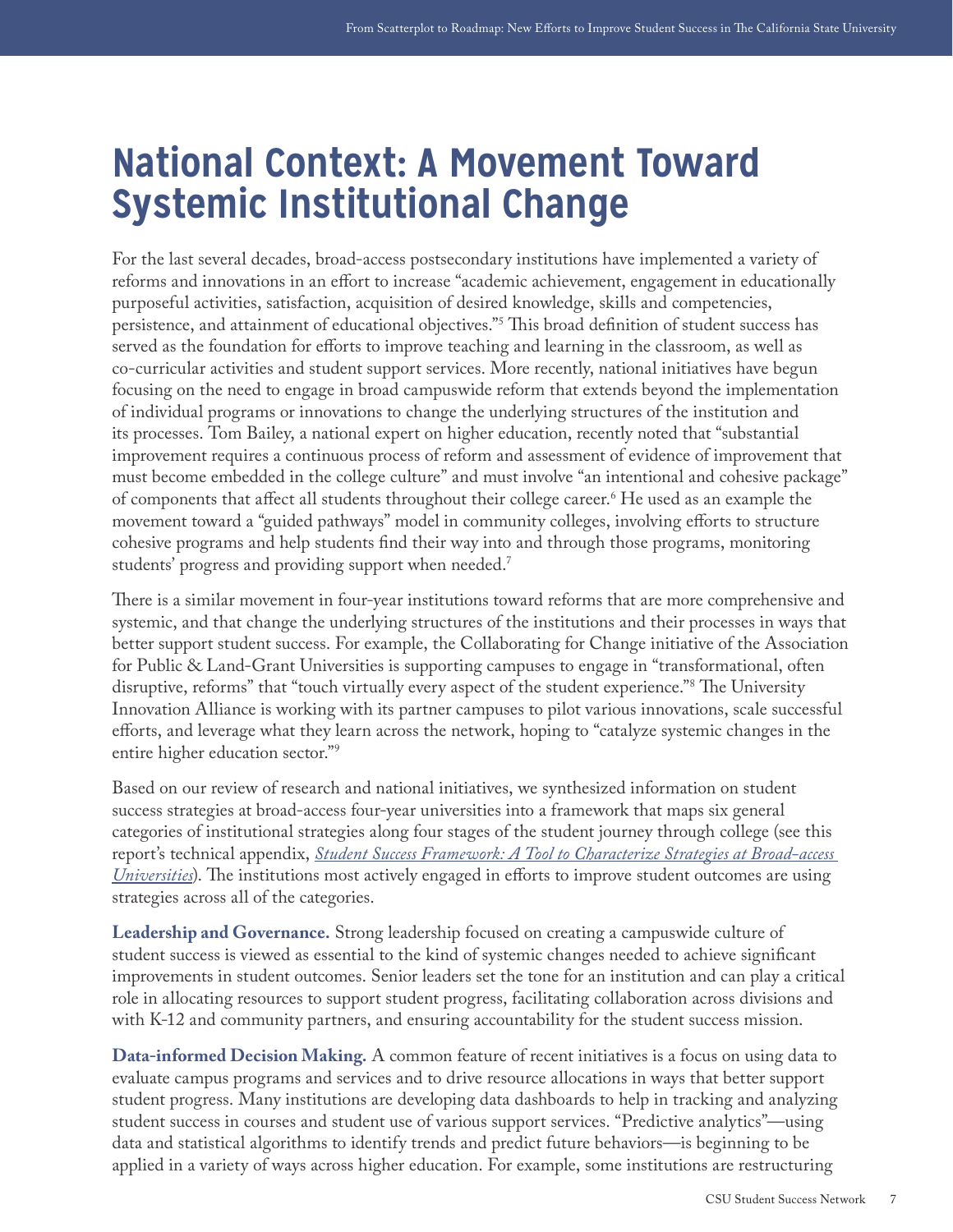program roadmaps based on more successful course-taking patterns, estimating needs for faculty hiring in particular disciplines, and developing course schedules that reflect student demand and consider historical patterns of success in courses.

**Program/Curricular Planning.** Institutions are experimenting with innovative approaches to addressing aspects of the curriculum that can be roadblocks to student success. Examples include reforming placement and remediation policies, reexamining general education curricula, and rethinking individual majors. Some institutions are restructuring their curriculum into "meta majors" that group individual majors under a larger academic umbrella to help guide students toward options in their general area of interest and facilitate more efficient progress toward a degree. Additionally, institutions are implementing classroom reforms such as the use of active and collaborative learning strategies, an increasing focus on writing across the curriculum, and an emphasis on cultural pluralism to engage diverse student populations and help students appreciate and respect other cultures. Some universities are actively encouraging students to complete 30 semester credits per year to facilitate timely completion, efforts often referred to as "15 to Finish" after the signature initiative at the University of Hawaii.<sup>10</sup> Research demonstrates that this approach is associated with increases in persistence, credit accumulation, and graduation.<sup>11</sup>

**Academic Engagement.** First-year experience and sophomore programs, learning communities, service learning, and undergraduate research are among the "high impact practices" intended to increase student engagement and persistence.<sup>12</sup> Other approaches include increasing opportunities for internships and study abroad, and encouraging students to spend more time on campus by increasing on-campus housing and employment options. Senior capstone courses and other culminating experiences or projects aim to keep

#### **GEORGIA STATE UNIVERSITY IMPLEMENTS CAMPUSWIDE REFORMS**

In the past decade, Georgia State University has used an iterative, data-driven approach to identify barriers for students.<sup>13</sup> Using an extensive data warehouse to identify barriers for success, the institution has piloted innovations, tested their efficacy and then scaled up when appropriate. Examples of key initiatives include:

- Establishing learning communities that sort firstyear students into cohorts based on meta majors, with students taking all first-year courses together in block schedules;
- Utilizing supplemental instruction to guide students through courses with lower success rates, including the use of peer tutors with previous success in the courses;
- Redesigning introductory math courses using faceto-face and machine-guided instruction;
- Issuing small grants to students at risk of not completing due to financial hardship;
- Developing the Graduation Progress System (GPS), which uses predictive analytics to understand the factors that put students at risk for not completing, and an early warning system that helps advisors know when to reach out to students to keep them on track;
- Consolidating undergraduate advising into one unit and more than doubling the number of advisors;
- Establishing a summer success academy for incoming at-risk freshmen, providing students with the opportunity to take courses for credit and receive academic advising and financial literacy training prior to their first full semester.

Georgia State also changed its administrative structure, combining key areas such as financial aid, academic support and advising, admissions, registrar, and student accounts under a single vice provost. The university's six-year graduation rate increased from 32 percent in 2003 to 54 percent in 2014. At the same time, the university has increased its enrollment of traditionally underrepresented students.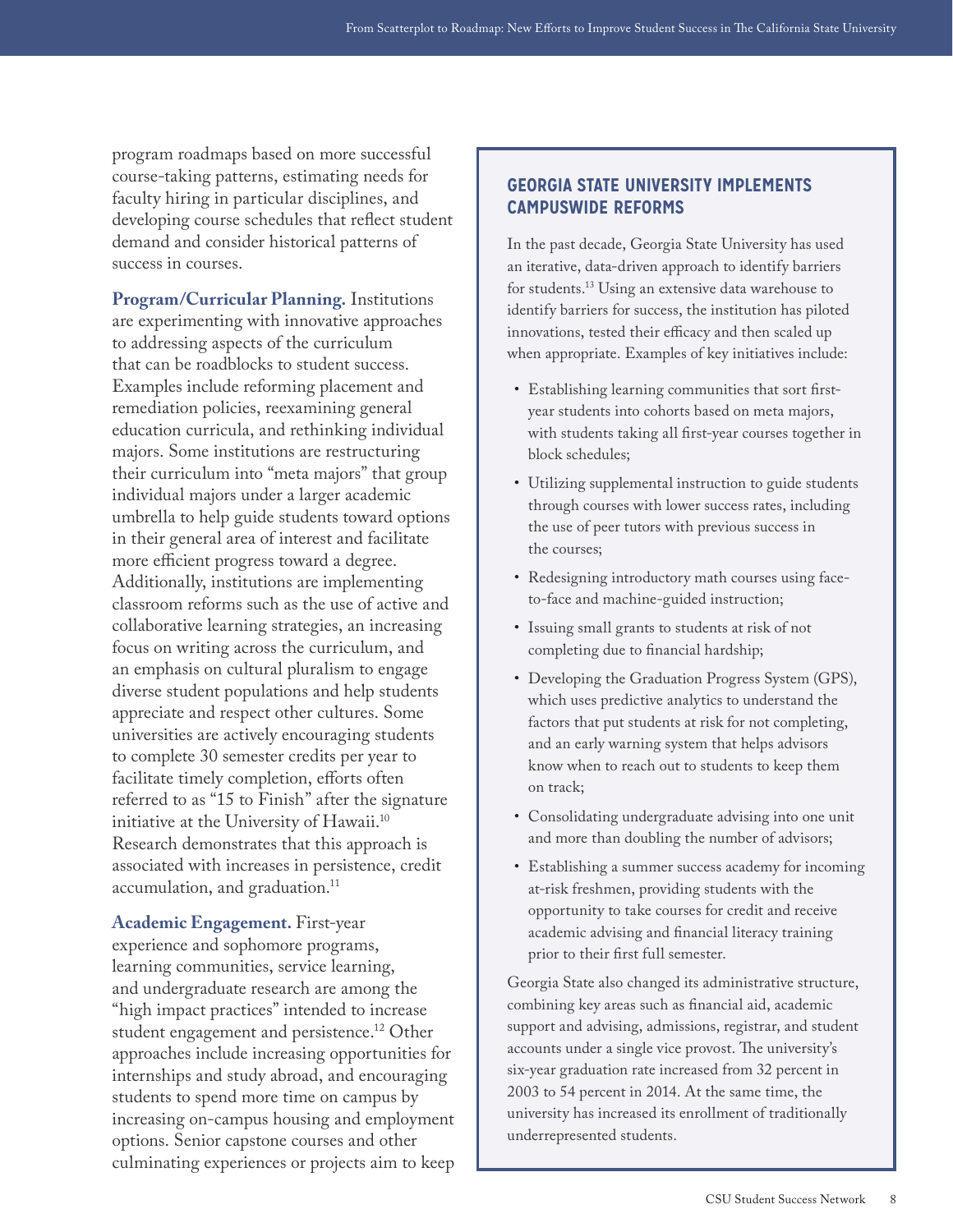students engaged in their majors and to help them integrate their learning experiences.

**Support Services.** Initiatives have focused on better integrating student advising and other support services with academics and making them more accessible for students. Many institutions have become more "intrusive" about providing services by proactively reaching out to students rather than waiting for them to seek help. Online degree planning tools are used to help students and their advisors map out a pathway to a degree and keep track of students' progress. Peer mentoring programs help new students learn how to navigate the college process and understand campus resources. There is a growing focus on providing mental health services and services to help students through financial or personal emergencies, such as food banks, short-term housing, and emergency grant programs.

**Professional Development.** Professional development efforts are aimed at supporting faculty, advisors, and other staff in implementing efforts across the other categories (above). Faculty development efforts focus on innovative instructional methods and technology, such as the "flipped classroom["14](#page-29-14) and online and hybrid course design, with a focus on redesigning the approach used in courses with low success rates. Addressing cultural competency and supporting the learning of diverse student populations are another common focus of initiatives. Some institutions use learning communities or mentoring programs to better support new faculty and integrate them into the campus culture. Advisors are also being trained to

#### **ARIZONA STATE UNIVERSITY TAKES A DATA-INFORMED APPROACH TO CHANGE**

Arizona State University (ASU) is taking a datainformed approach to campuswide reforms to improve student success.[15](#page-29-15) Examples of ASU's initiatives include:

- Implementing an eAdvisor system that helps students identify a major appropriate to their interests, monitors students' enrollment to ensure they are taking and succeeding in the required courses in the correct order, and refers students to required advising if they get off track;
- Developing exploratory majors in broad areas like "arts and humanities" and "health and life sciences" to allow incoming freshmen to explore options in their general area of interest while ensuring they take courses that will count toward their degree;
- Organizing course sequences within programs so that students are required to take key courses early (e.g., statistics for psychology majors);
- Using computer-aided instructional technology in remedial math courses, which tailors students' learning activities to their specific needs;
- Working collaboratively to extend some eAdvisor functions into feeder community colleges to allow transfer students to map their coursetaking to ensure an efficient path to a degree.

Retention and graduation rates have increased at ASU, including improvements to on-time graduation. The four-year graduation rate of incoming freshmen rose from 29 percent for the cohort entering in 2003 to 52 percent for those enrolling in 2012[.16](#page-29-16)

better understand program requirements and to use more proactive strategies to monitor student progress and intervene as needed. Training on the use of new technology tools and data dashboards is aimed broadly to support administrators, faculty, and staff in using data for service evaluation and planning.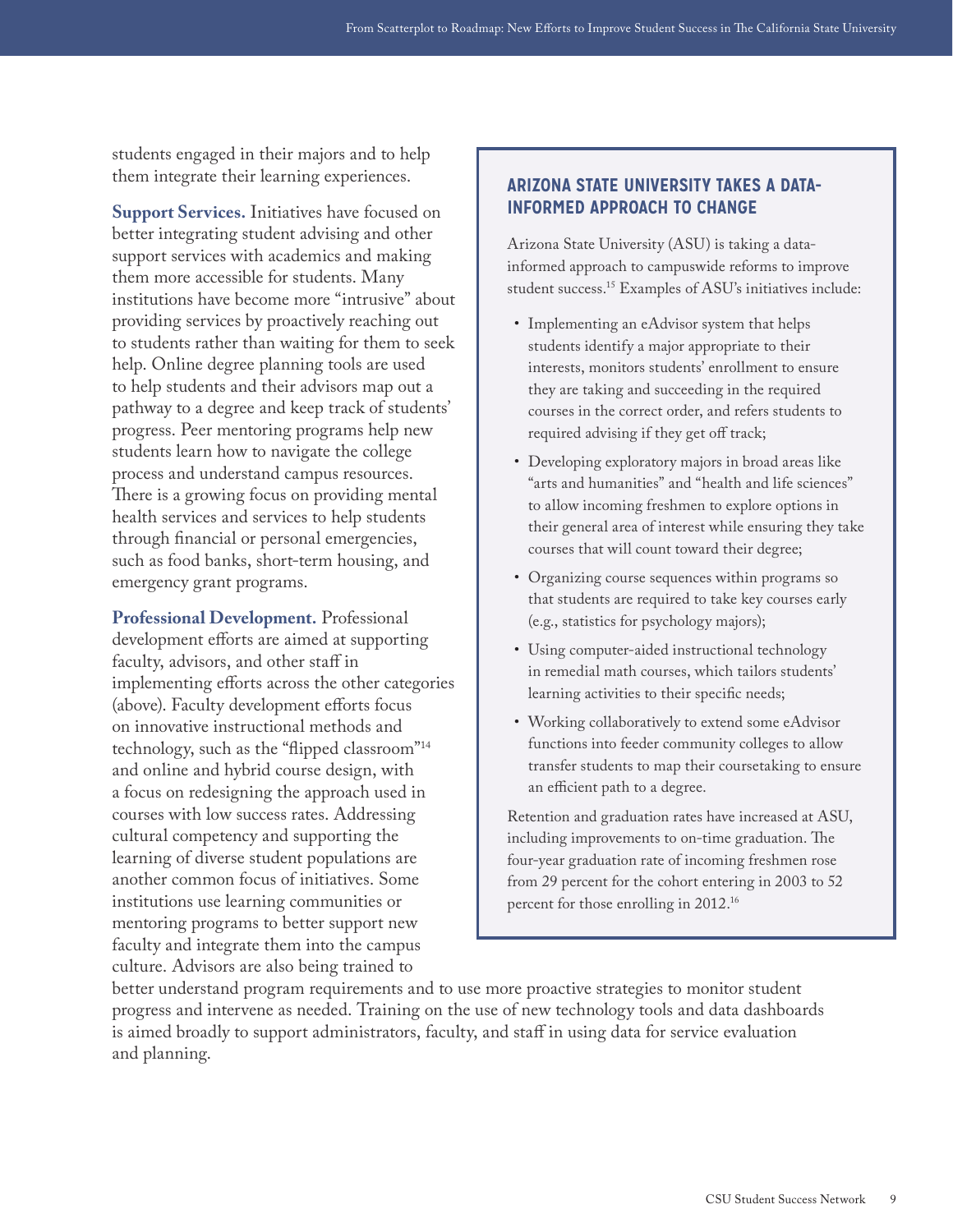In addition to the specific strategies in the six categories in the framework, a focus of recent reform efforts is on identifying and removing institutional barriers in the form of policies and processes that impede student progress. There are numerous examples of such barriers on both the academic and student services sides of the institutions, such as unnecessarily complex processes to transfer credits, add or change a major or minor, or apply for graduation; course scheduling inefficiencies related to poor use of instructional space, faculty preferences about when to teach, waitlist policies, or failure to consider course sequencing needs; insufficient systems for identifying and supporting students at risk of failure; and inadequate communication between academic and student affairs.

Two examples of public four-year institutions that have combined approaches that span these six categories are Georgia State University and Arizona State University. Georgia State has engaged in an iterative process of piloting, assessing, and scaling a number of efforts that have led to major changes in campus structures, programs, and policies. The institution has seen an increase in its six-year graduation rate of more than 20 percentage points over approximately the last decade, a period during which its enrollment of traditionally underrepresented students increased (see *Georgia State University Implements Campuswide Reforms* on page 8). Arizona State has seen an increase in the four-year graduation rate of incoming freshmen from 29 percent to 52 percent over a decade in concert with its data-informed approach to campuswide reforms (see *Arizona State University Takes a Data-Informed Approach to Change* on page 9).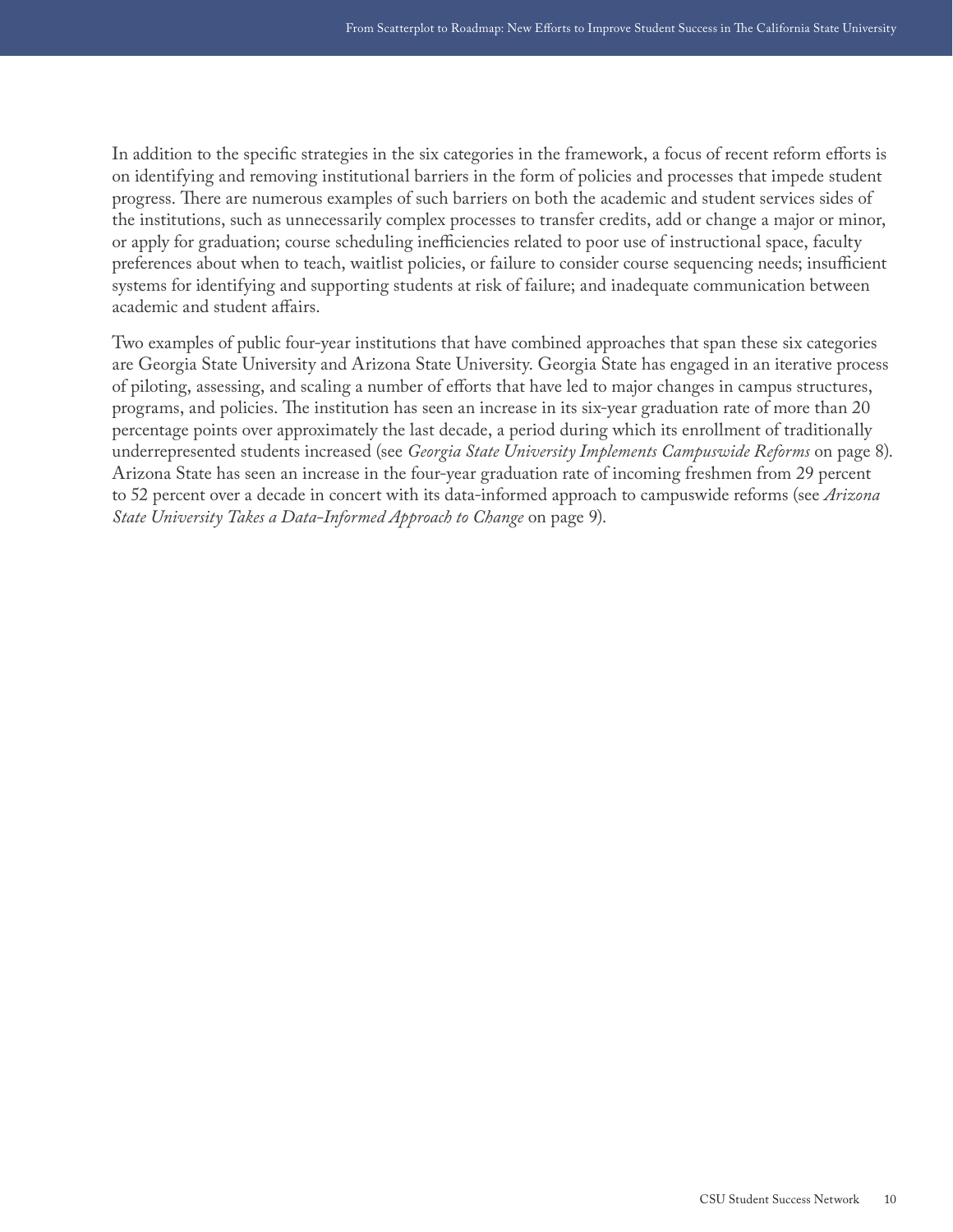## <span id="page-11-0"></span>**CSU Campus Strategies Reflect National Efforts, With Some Early Steps Toward Systemic Change**

The CSU Chancellor's Office provided recommendations for campuses about the types of strategies to include in their plans for GI2025 (see *CSU Chancellor's Office Guidance on GI2025 Plans* on page 13). The strategies encouraged by the Chancellor's Office reflect the recommendations of recent research and national initiatives, and our review of campus GI2025 plans and other documents suggests that CSU campuses are moving to adopt many of those approaches.

### Campuses are Implementing a Broad Set of Strategies

The chart titled *Institutional Strategies to Improve Student Success in the CSU* (page 12) identifies the strategies we found in various campus plans and documents. In the table, we distinguish between those strategies that appear to be more widespread across the 23 campuses and/or in a more mature state of implementation (see roman type) and those that appear to be in early stages of development and/or in place at only a few campuses (see italicized type). The chart also identifies the strategies that were prioritized by the Chancellor's Office in its call for campus plans for GI2025 (marked with an asterisk). Many of the 23 campuses were considering strategies in all six categories of institutional actions and some were planning interventions at all stages of the student pathway captured by the framework. However, it appears that many of the most challenging strategies, in terms of requiring systemic or campuswide reforms, are still emergent rather than widely implemented.

**Leadership and Governance.** Many campuses are setting up committees with representation across divisions and roles to coordinate student success programs and to establish that accountability for success is broadly shared. A few campuses have taken that effort a step further by creating an office for student success that reports directly to senior leadership. One widespread strategy is to employ campuswide strategic messaging about student success and equity issues, aimed at creating a student success-focused culture at the institutions. Many campuses point to partnership efforts with local high schools and community colleges, particularly around academic preparation and creating a collegegoing culture in the region. For example, **CSU San Bernardino** worked with University of California, Riverside, to develop a bi-county K-20 collaborative called Growing Inland Achievement to focus on increasing college readiness and bachelor's degree attainment, an effort acknowledged with one of California's Awards for Innovation in Higher Education in 2015.

**Data-informed Decision Making.** Efforts to acquire data tools and technology are widespread, with most campuses noting ongoing efforts to improve their data systems, implement degree planning software, and develop data dashboards to facilitate evaluation and planning. For example, the Degree, Set, Go campaign at **CSU San Marcos** is aimed at getting students to utilize online degree planners and schedule assistants to map out their schedules for the coming terms—information that can then be used by the institution to plan course sections more efficiently. Some campuses are trying to build faculty and staff capacity to use data through data teams or workgroups, data fellows programs, or other efforts to ensure that each division or department has access to someone who understands how to make use of the new tools and dashboards.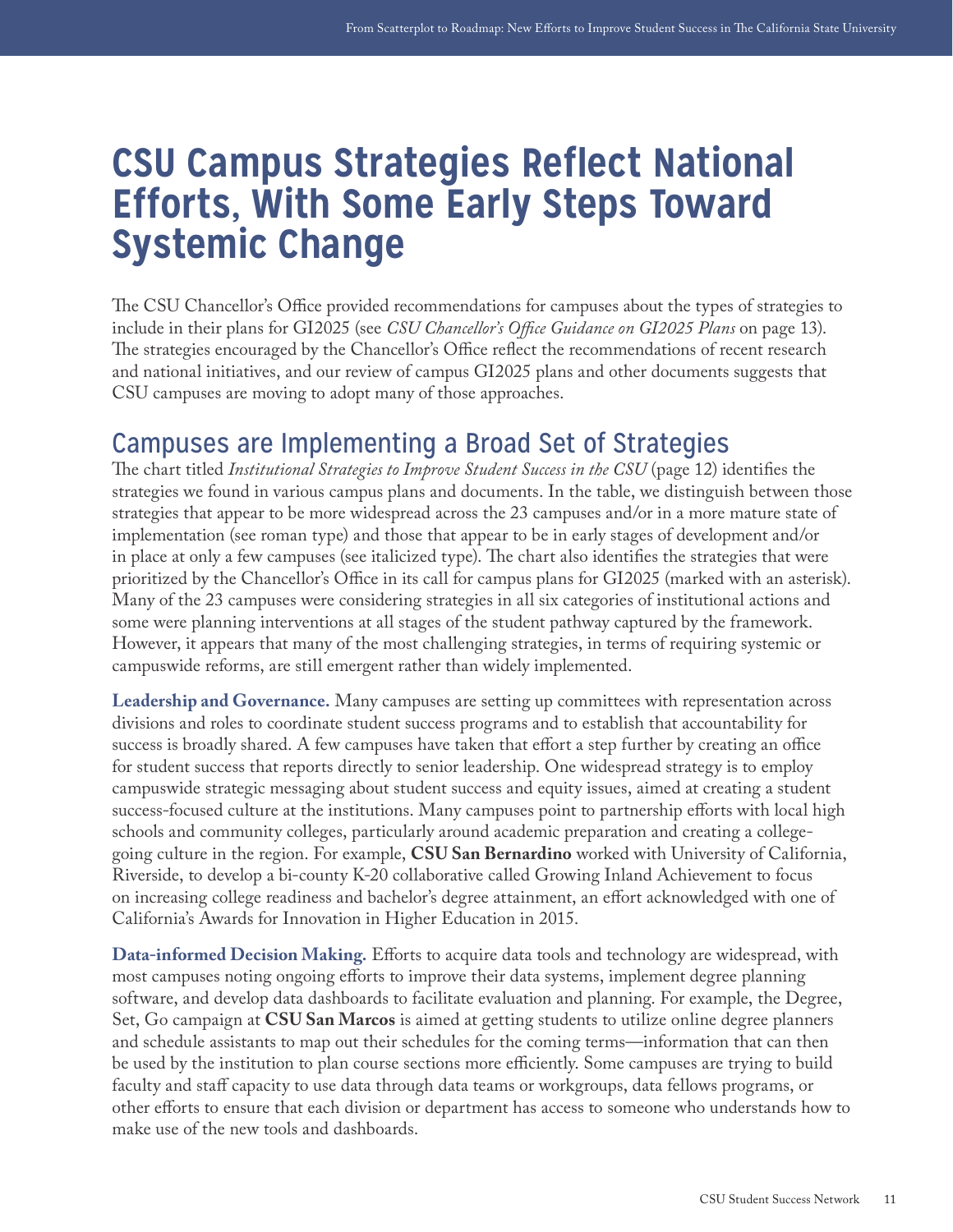## **Institutional Strategies to Improve Student Success in the CSU**

| <b>STUDENT PATHWAY</b>                           |                                                              |                                                                                                                                                                                                                                                                                                                                                                                                                                |                                                                                                                                                                   |                                                                                                                                   |  |
|--------------------------------------------------|--------------------------------------------------------------|--------------------------------------------------------------------------------------------------------------------------------------------------------------------------------------------------------------------------------------------------------------------------------------------------------------------------------------------------------------------------------------------------------------------------------|-------------------------------------------------------------------------------------------------------------------------------------------------------------------|-----------------------------------------------------------------------------------------------------------------------------------|--|
| <b>INSTITUTIONAL</b><br><b>STRATEGIES</b>        | <b>PREPARING FOR AND</b><br><b>CHOOSING THE CSU</b>          | <b>ENROLLING AND</b><br><b>EARLY ATTENDANCE</b>                                                                                                                                                                                                                                                                                                                                                                                | <b>SELECTING A MAJOR AND</b><br><b>MEETING REQUIREMENTS</b>                                                                                                       | PREPARING FOR GRADUATION<br><b>AND FUTURE PLANS</b>                                                                               |  |
| <b>LEADERSHIP AND</b><br><b>GOVERNANCE</b>       | Regional Partnerships on College<br>Readiness and Enrollment | Campus-wide Messaging on Equity and Student Success*<br>Clear Prioritization of Student Success Mission*<br>Data Broadly Distributed and Discussed<br>Resources Allocated to Maximize Student Progress<br>Facilitation of Collaboration Across Divisions/Departments<br>Partnerships with Regional<br>Employers/Leaders                                                                                                        |                                                                                                                                                                   |                                                                                                                                   |  |
| <b>DATA-INFORMED</b><br><b>DECISION MAKING</b>   | Planning*                                                    | Improved Data Tools and Systems*<br>Accessible Data Dashboards for Planning<br>Building Data Capacity through Workgroups/Fellows Programs<br>Predictive Analytics (Bottleneck/High Failure Courses, At-risk Students, etc.)*<br><b>Evaluating Program Effectiveness</b>                                                                                                                                                        |                                                                                                                                                                   |                                                                                                                                   |  |
|                                                  | Student Data Sharing across<br>Sectors/Institutions          | Evaluating Placement and<br><b>Remediation Effectiveness</b>                                                                                                                                                                                                                                                                                                                                                                   | Tracking Disparities in Progress by<br>Course/Major*                                                                                                              | Tracking Student Employment<br>Outcomes                                                                                           |  |
| PROGRAM/<br><b>CURRICULAR</b><br><b>PLANNING</b> |                                                              | Student-centered Course Scheduling*<br>Capacity Expanded through Summer, Online, Evenings, Weekends*<br>Four-/Two-year Graduation Programs/Pledges                                                                                                                                                                                                                                                                             |                                                                                                                                                                   |                                                                                                                                   |  |
|                                                  | Alignment of Program<br>Pathways across Sectors              | Redesigned Gateway Courses*<br>Revised GE Programs<br>Placement/Remediation Reforms*<br>Meta Majors<br><b>Block Schedules/Course Packages</b><br>Credit for Prior Learning                                                                                                                                                                                                                                                     | Improved Program Roadmaps<br>Revised Major Declaration or Other<br>Academic Policies to Support<br><b>Student Progress</b><br>Streamlined Program<br>Requirements | General Studies or Other Broad<br>Degrees to Facilitate Completion<br><b>Using Labor Market Information</b><br>to Inform Programs |  |
| <b>ACADEMIC</b><br><b>ENGAGEMENT</b>             |                                                              | Increased Full-time Faculty*<br>Focus on Diversity and Inclusion<br>Celebration of Student Achievements and Milestones<br>Cultural Programming*<br>Social-emotional Learning Assessment/Interventions<br>Senior Capstone/Project<br>Expanded First-year Experience<br>Expanded Service Learning,<br>and Learning Communities*<br>Research, Study Abroad<br>Increased Internships/On-campus<br>Sophomore Programs<br>Employment |                                                                                                                                                                   |                                                                                                                                   |  |
| <b>SUPPORT</b><br><b>SERVICES</b>                |                                                              | Broad Use of E-advising Tools*<br>Increased Advisors/Counselors<br><b>Restructured Advising Services</b><br>Intrusive Advising/Early Alert/Learning Assistance*<br><b>Emergency Funds and Services</b><br>Mandatory Major Advising<br>Career Development and<br>Mandatory Orientation/Summer                                                                                                                                   |                                                                                                                                                                   |                                                                                                                                   |  |
|                                                  |                                                              | Bridge<br>Mandatory Early Advising<br>Supplemental Instruction<br>in Remediation*<br>Success Skills Workshops<br>Financial Literacy Programs                                                                                                                                                                                                                                                                                   | Peer Mentors/Advisors<br>Supplemental Instruction in<br>High-failure Courses*                                                                                     | Readiness Services<br>Graduation Readiness Reviews*<br>Incentives for Timely Completion                                           |  |
| <b>PROFESSIONAL</b><br><b>DEVELOPMENT</b>        |                                                              | Training on Data Tools/Dashboards<br>Faculty Development on Pedagogy, Technology, Course Redesign and Cultural Competency<br>Training to Improve Academic Advising                                                                                                                                                                                                                                                             |                                                                                                                                                                   |                                                                                                                                   |  |
|                                                  |                                                              | Faculty Development on<br>Redesigning Remedial and<br>Gateway Courses                                                                                                                                                                                                                                                                                                                                                          | Advisor Training on Major<br>Requirements                                                                                                                         | Faculty and Advisor Training on<br>Supporting Post-Grad Transition                                                                |  |

Note: Italicized text indicates emergent strategies-that is, strategies noted by only a few campuses (or one), or that appear to be in very early stages across the campuses that noted them.

\* Indicates that Chancellor's Office recommended prioritizing the strategy in campus plans for GI2025.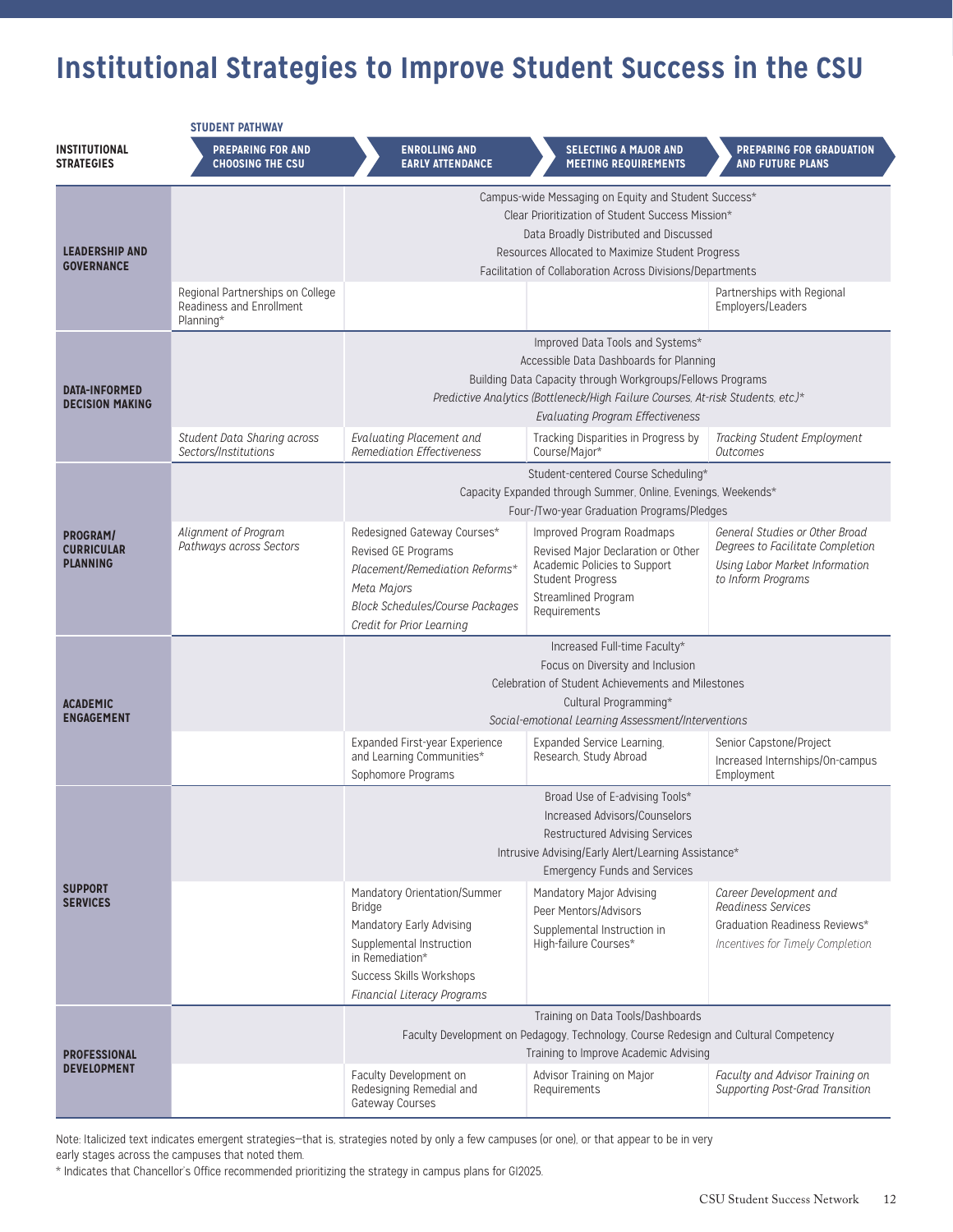**Program/Curricular Planning.** Most campuses note efforts to increase course availability, with a focus on bottleneck or high-demand courses, as encouraged by the Chancellor's Office with respect to GI2025 plans. Many campuses note efforts to better utilize summer sessions, evenings, and weekends to expand course offerings, as well as online and hybrid course formats. Several campuses are working to improve program roadmaps, catalogs, and other sources of guidance for students about program requirements. Many note changes (or campus discussion around changes) to their remedial education programs, often involving development of two-semester "stretch" versions of their freshman composition course. There are numerous references to redesigning gateway courses and courses with high failure rates in the documents, though the redesign efforts are often in the planning stage.

**Academic Engagement.** The Chancellor's Office has supported "high impact practices" to increase student engagement,<sup>18</sup> as well as other programs to ensure that the state's very diverse student populations feel welcome on CSU campuses; the campus plans and documents reflect these areas of emphasis. Expanding firstyear experience programs is a common strategy, with some campuses focusing on making these mandatory for all freshmen while others are aiming to develop a similar experience for community college transfer students. Increasing the number of full-time, tenure-track faculty is another common goal related to increasing student engagement and success, particularly given the growth in the number of part-time faculty across the system that occurred with the budget cuts imposed during the Great Recession. This is a particular focus at **CSU** 

#### **CSU CHANCELLOR'S OFFICE GUIDANCE ON GI2025 PLANS**

In a memo to campuses, the Chancellor's Office encouraged them to include plans to strengthen processes for at least five or six of the following areas:[17](#page-29-18)

- Enrollment management (e.g., course availability based on students' degree plans)
- Advising (e.g., more proactive and intrusive, predictive analytics)
- Data capabilities to use student progress data for specific populations
- Planning and communicating to foster a culture of student success
- The first year for freshmen and transfers
- General support services (e.g., supplemental instruction, tutoring)
- Targeted support services for specific student populations
- Benchmarking curriculum against appropriate peer curricula
- Success in low completion rate courses
- Digital learning
- Tenure track hiring
- Partnerships with K-12 and community colleges
- Remediation in math and English
- Physical spaces to support student success

**Channel Islands**, which had the lowest tenure density in the system as of 2013-14 at 38 percent, a figure the campus is aiming to increase to 62 percent to facilitate student access to high impact practices. Some institutions are targeting engagement efforts to underrepresented student populations, including the STEM (Students Transitioning to Engaged and Motivated) Success program at **CSU Stanislaus**, which targets activities and supports to incoming freshmen and transfer students in math and science disciplines.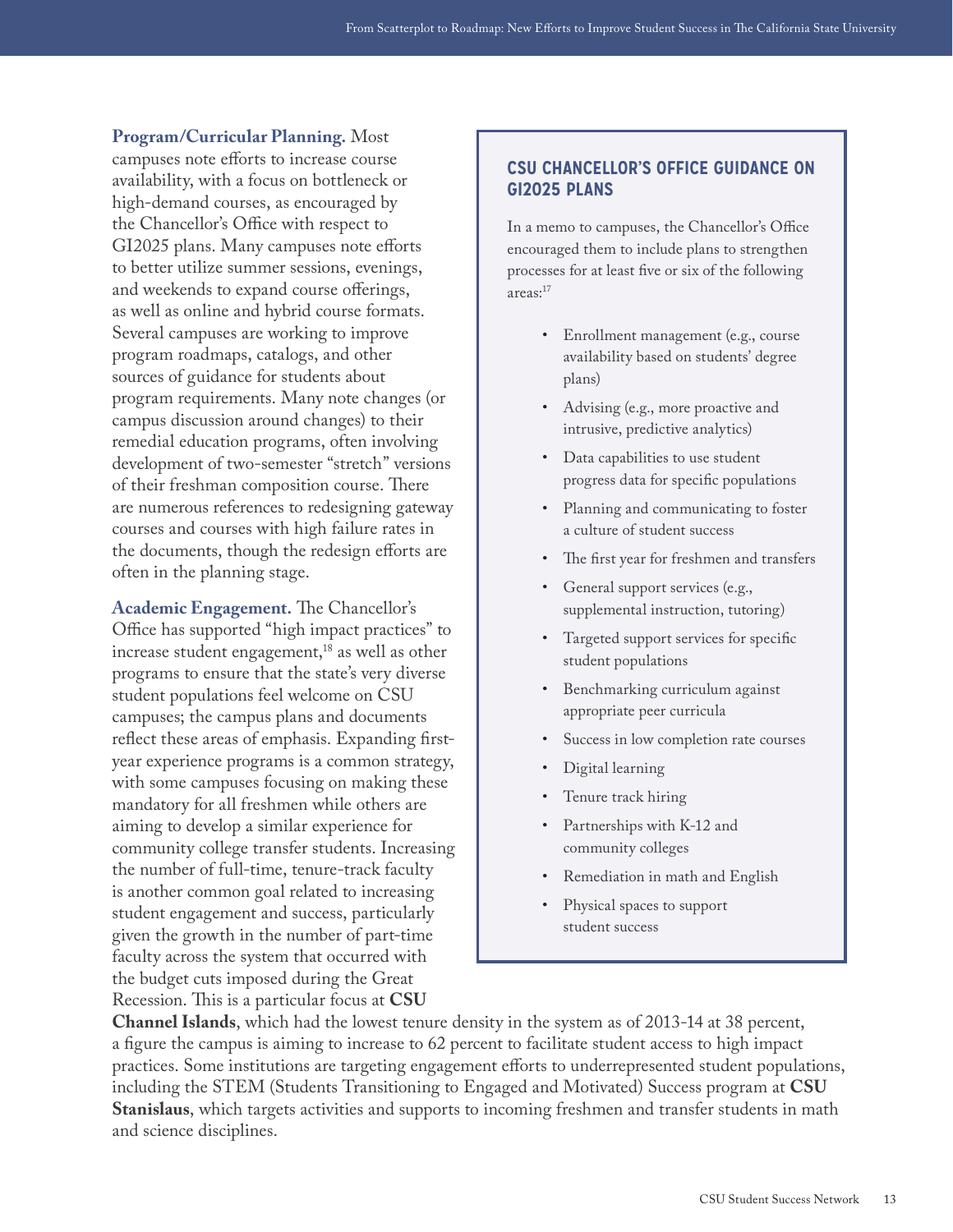**Support Services.** According to campus plans and other documents, most campuses are working to improve advising services (primarily using e-advising tools), making advising mandatory at particular points along the student pathway, and implementing more proactive advising for at-risk or struggling students. Some campuses note the need to increase the number of advisors in order to provide additional services, while others are developing or expanding peer mentoring programs or using more faculty advising. In addition, some campuses are reorganizing the structure of their advising services, often through setting up advising services within each college to serve students considering or admitted to majors in the college. **Cal Maritime** is placing professional advisors in each of its schools, aiming to have students stay with the same advisor throughout their four years. Other campuses have created advising teams or instituted centralized advising. **Sacramento State** is working to bring advising closer to students through just-in-time mobile services featuring roving advisors with mobile advising tablets and drop-in advising stations.

**Professional Development.** Most campuses in their planning documents identify efforts to provide faculty development related to innovations in pedagogy, the use of instructional technology, cultural competency, and/or course redesign. Many campuses also note efforts to train administrators, faculty, and staff on the use of data tools and dashboards. Another common approach is to provide training to advisors and faculty to improve academic advising. **Cal State LA** holds twice-yearly advising institutes and weekly workshops focused on advising skills, and hosts monthly advisor forums to share best practices in advising and to review new advising policies.

#### **Structural and Systemic Efforts are Emerging on Some Campuses**

In addition to the more common approaches summarized above, we identified other strategies that can best be described as emergent—that is, strategies that are undertaken by only a few CSU campuses (or just one), or that appear to be in the very early stages of development at the campuses that utilize them. One example is the use of predictive analytics. While the planning documents at many campuses point to efforts to use data to identify at-risk students, high-failure-rate courses, or other issues to be addressed, much of the current activity appears to involve acquiring the tools needed to perform such analyses and to make the results accessible[.19](#page-30-0) Few campuses appear to have developed coordinated intervention strategies once at-risk students are identified, redesigned courses on a broad scale, or otherwise used such data analyses to change programs, policies, or processes. Similarly, many campuses note efforts to evaluate the effectiveness of their student success programs, but few discuss the details in a way that suggests progress. **Fresno State** is one exception, given its work with national research organizations to evaluate its implementation of the Integrated Planning and Advising for Student Success (IPASS) initiative, which involves the use of e-advising tools, early alert, and predictive analytics to identify optimal course-taking patterns.<sup>[20](#page-30-1)</sup>

Changes to academic program structures, including program requirements or curriculum, also appear to be in the very early stages. For example, a number of campuses point to the development of "stretch courses" as a means of ensuring all students get college credit for their freshman composition coursework, but only a few campuses describe any effort to address the structure and curriculum for math remediation. The exceptions are **CSU Northridge** and **Sonoma State**, which note efforts to develop "stretch" options in math, and **CSU East Bay** and **San Jose State**, which continue to explore the use of Statway.<sup>21</sup> Few campuses highlighted efforts to develop co-requisite courses, which provide students with the option of taking a standard onesemester writing or math course with academic support. The Chancellor's Office recently issued an executive order directing the campuses to eliminate remedial math and English courses, in favor of co-requisite and "stretch" courses, beginning in fall 2018.<sup>[22](#page-30-3)</sup>The order also eliminates the use of systemwide placement exams - the English Placement Test (EPT) and Entry Level Mathematics (ELM) test - and instructs campuses to use multiple measures to place students into appropriate English and math courses, including their high school grades. The order indicates that math courses should be appropriate to students' intended major,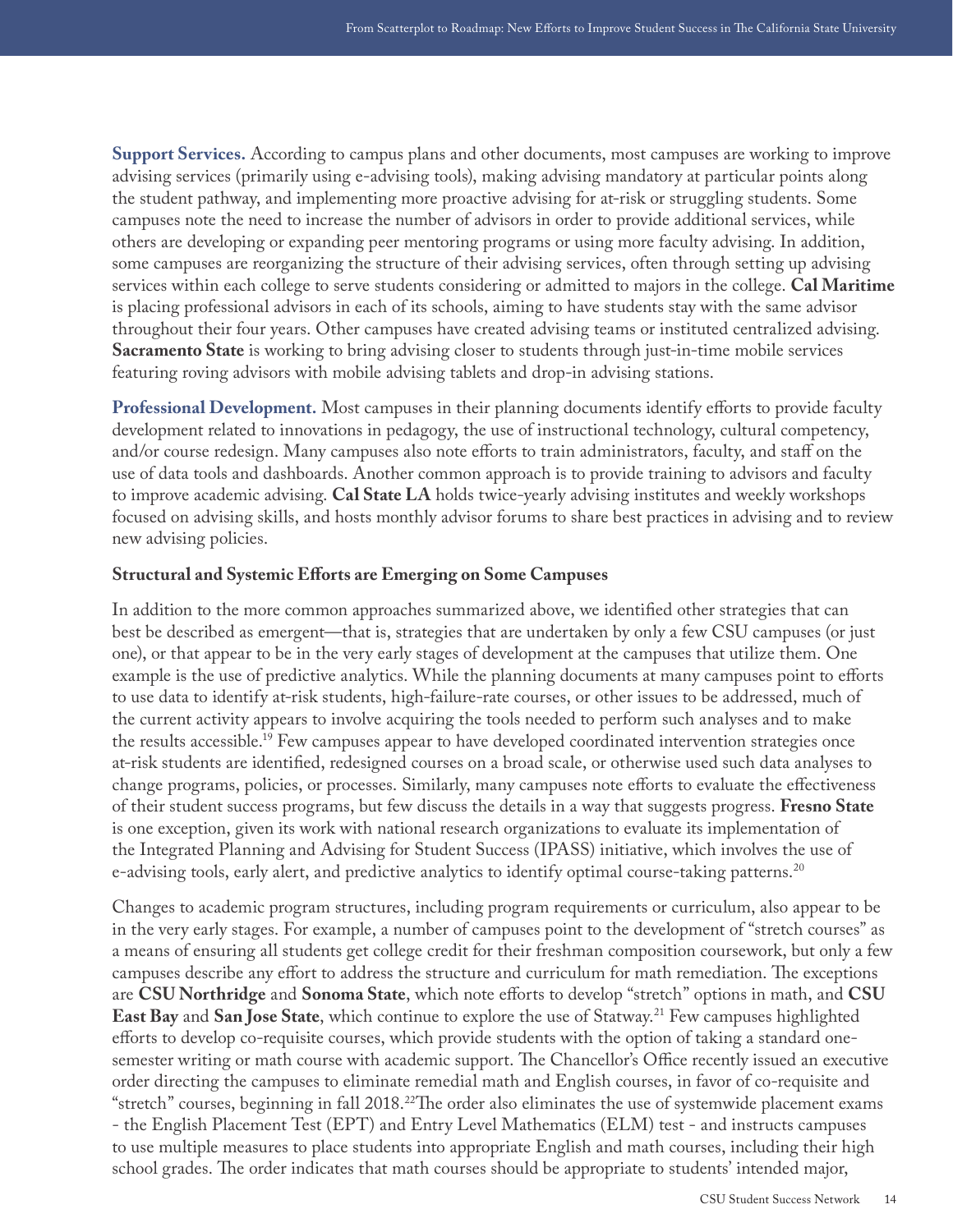<span id="page-15-0"></span>which, under another recent policy change, will allow students not majoring in math or science disciplines to meet GE requirements with non-algebra-based math courses.<sup>[23](#page-30-4)</sup> These actions by the Chancellor's Office will spark curricular reforms across the campuses that were not evident in the planning documents we reviewed.

In terms of significant efforts to reform the delivery of curricula, we found evidence of change at a few individual campuses rather than widespread changes across the system. **Cal Poly San Luis Obispo** is using block scheduling for all entering freshmen to ensure they are taking appropriate courses. All freshmen are assigned to a set schedule, based on their choice of major, for the fall quarter of their first year to ensure a good start toward completing major and general education requirements, with plans to expand the block scheduling through the first year. **CSU East Bay** plans to develop first-year "course packages" as part of a redesign of its first-year experience programs for freshmen and transfer students. We found little evidence of campuses taking steps toward re-structuring their curriculum into meta majors, although **Humboldt State** plans to adopt flexible course pathways along disciplinary clusters to make it easier for students to change majors without increasing time to degree.

Overall, our review of documents indicates that CSU campuses are actively working to develop and implement new efforts to improve student success and increase timely graduation. Their efforts appear to be informed by national research and initiatives, with many campuses using the kinds of programmatic innovations that have become common across higher education. Moreover, campuses appear to be engaging simultaneously in multiple strategies across institutional functional areas. At some campuses, the kinds of "transformational" or "systemic" changes to institutional structures, programs, or policies encouraged by initiatives like Collaborating for Change and the University Innovation Alliance are beginning to emerge (see *A More Comprehensive Approach at CSU Long Beach* on page 18).

### Campuses are Recognizing the Need for Systemic Reform, But Face Challenges Making the Shift

To begin to understand the extent to which transformational or systemic change is occurring across the CSU and the cultural and other barriers to such a change, we conducted in-depth interviews with administrators and faculty at four CSU campuses. Our analysis of the interview transcripts revealed nine major themes, which we then mapped to the student success strategies uncovered across the entire CSU system, finding that the themes provide a broad context for understanding student success efforts across the CSU. The themes are summarized here primarily through the interviewees' words.

### **"The really important goal would be to pull together all of these activities and really have a roadmap…[an] intentional plan as opposed to this kind of scatterplot of activities."**

#### **Shifting from a Focus on Individual Programs to a Strategy for Systemic Change**

Several interviewees described a cultural shift from implementing specific programs targeted at student success to making systemic structural changes across the entire campus.

"Supporting student success doesn't just mean waving a magic wand over here in a particular program or support group that's going to solve all retention problems. It means making fundamental changes to our curriculum."

"We moved from looking at program and service effectiveness to looking at how do you change a culture. Once we developed that perspective, things moved very quickly for us. This is a change of culture. It's not a program effectiveness model."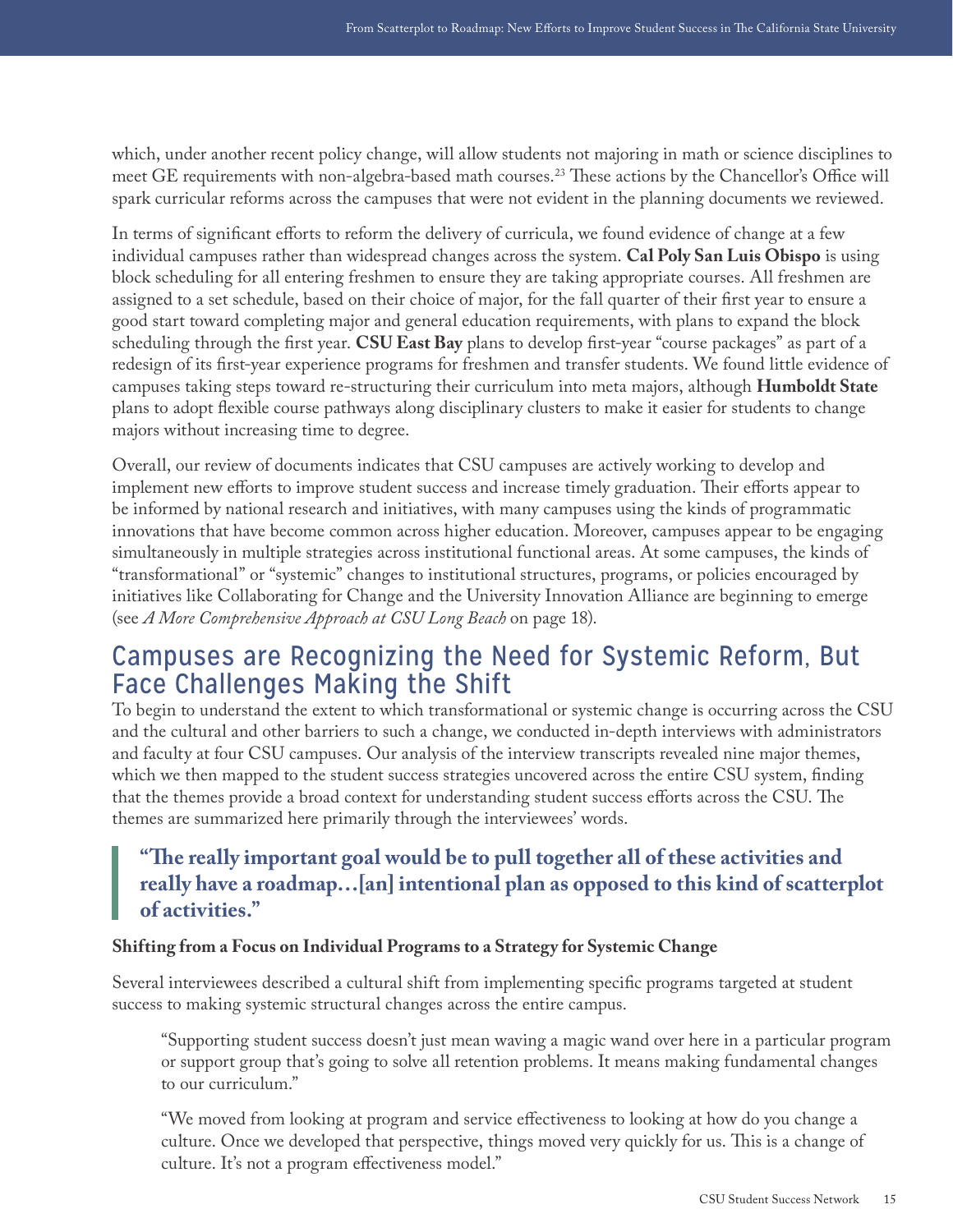### Examples of CSU Campus Strategies

#### **FINISH IN FOUR INITIATIVES**

Several CSU campuses have implemented new programs that encourage students to finish in four years. These programs typically require students to complete 15 credits per semester (or 30 per year) and to maintain a specific grade point average in return for certain incentives. The **CSU Dominguez Hills** Toro Ambassadors Finish in Four Scholars Program, which began in fall 2016, provides students with priority registration and guaranteed course availability; individual tutoring for all courses; holistic/developmental advising for all four years; the opportunity to participate in campus leadership, research, and service-learning activities; and individualized mentorship and guidance from faculty members. In return, the institution requires a commitment from students to complete at least 30 units each academic year, take required courses when they are offered, meet with their advising team each semester, maintain a 2.5 cumulative and major grade point average (GPA), and participate in activities to develop leadership and employment skills. Some campuses are adding financial incentives for students who adhere to such programs. For example, **CSU Chico** is implementing plans to waive the graduation fee for students completing its Aim for Four program.

#### **REDESIGNING CLASSES WITH HIGH FAILURE RATES**

Many of the CSU campuses are using data to identify their high-failure-rate classes and considering ways to improve success rates in these courses, such as through supplemental instruction or course redesign. As one example, at **Humboldt State University**, faculty in the chemistry department, concerned about a 50 to 60 percent success rate in its introductory chemistry course, evaluated the curriculum over one semester. This resulted in a complete revision of the course (Chemistry 109).<sup>24</sup> The content of the course was restructured to be consistent with the recommendations of the American Chemical Society, but also to even out the rigor and amount of material covered in this course and its sequel. In addition, the department developed a freshman-only section of the class to address historically low success rates for lower-division students in these courses. Since the changes were implemented, the success rate has increased to 70 to 80 percent, with the number of successful freshmen in the introductory course more than doubling.

#### **RETHINKING ADVISING STRUCTURES**

Several CSU campuses are revising the structure of their advising services. As one example, **CSU Fullerton** has developed divisional/cross-departmental "student success teams" within each of its eight colleges. The teams are designed to provide a "flexible, dynamic, outcomes-oriented" approach to student advising[.25](#page-30-6) Teams include associate deans, faculty and staff major advisors, retention specialists (helping freshmen and sophomores navigate their college transition and overcome academic struggles), graduation specialists (helping juniors and seniors plan for degree completion), assistant deans, career specialists, and partners in the Academic Advisement Center. The approach is designed to integrate academic, career, and personal development. **Cal Poly Pomona** is emulating Fullerton's model, establishing student success teams that include faculty, staff advisors, career services, and graduation/retention specialists.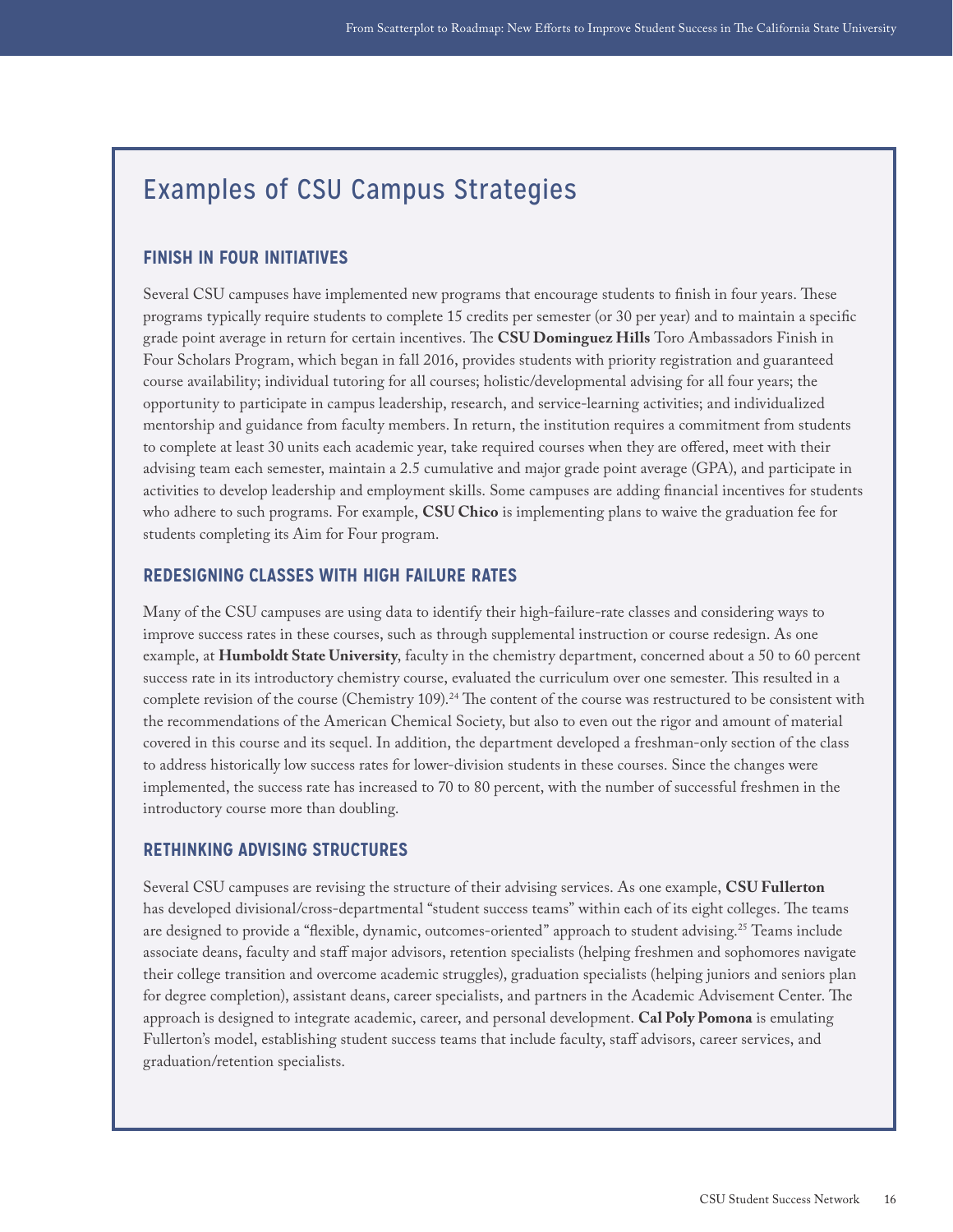### Examples of CSU Campus Strategies (continued)

#### **TARGETED EXPERIENCES TO INCREASE STUDENT ENGAGEMENT AND LEARNING**

To ensure that students entering the CSU have a solid support community, many campuses group first-year students into cohorts and provide them with common coursework and other experiences. At **San Francisco State**, the Metro College Success Program extends this model to the first two years. Participating students enroll in two linked courses for three or four semesters, with shared themes across courses (community health, science for the public good, educational equity, or social justice). At the other end of the student pathway, some campuses are providing senior capstone courses or other culminating experiences. At **CSU Monterey Bay**, all students must complete a capstone requirement to synthesize their knowledge and skills and apply them to their future plans. Departments use different models for their capstone and they hold Capstone Festivals each term for graduating seniors to present their work. **San Diego State's** Aztec Mentor Program connects juniors and seniors to alumni and professional mentors to help prepare them for careers.

#### **REEXAMINING GENERAL EDUCATION**

Several campuses are making or considering changes to their general education (GE) requirements to increase student success. Some examples of the strategies include organizing the curriculum around specific themes, placing students into cohorts, adding required freshman seminars or first-year experiences, or incorporating more online courses. In fall 2016, **CSU Bakersfield** implemented a new general education program called Achieving Integration and Mastering Skills (AIMS), which continues to include the disciplinary breadth requirements in its previous GE program but adds several new dimensions to the curriculum. First, the campus identified three themes (quality of life, revolutionary ideas and innovations, and sustainability and justice) that are woven throughout both the lower- and upper-division GE coursework, as well as co-curricular and extracurricular activities. Faculty Interest Groups are organized around each of these themes in an effort to build and deepen relationships across the different schools. In addition, the new curriculum includes a focus on foundational skills (oral and written communication, critical thinking, and quantitative reasoning), with courses in each of these areas tied to the three themes. Finally, students will take three "guidepost" courses, including a freshman seminar, junior diversity course, and senior capstone course.

#### **REALLOCATING FUNDING TO ADDRESS BOTTLENECK COURSES**

Several institutions have initiated efforts to use data tools and analysis to determine which courses students are most likely to need each semester, and then to allocate resources in a manner that ensures those courses can be offered. As one example, **San Jose State** introduced the Induced Course Load Matrix model, which tries to maximize course availability by reallocating the distribution of full time equivalent students (FTES) across colleges based on analysis of historical FTES generated by majors in each college.<sup>[26](#page-30-7)</sup> Colleges with higher-demand majors are then in a better position to offer the courses students need. Several other institutions are utilizing information from course planning software to identify the courses that students are planning to take the following semester, and then using this information to improve course scheduling to ensure that the courses offered match what students need to take.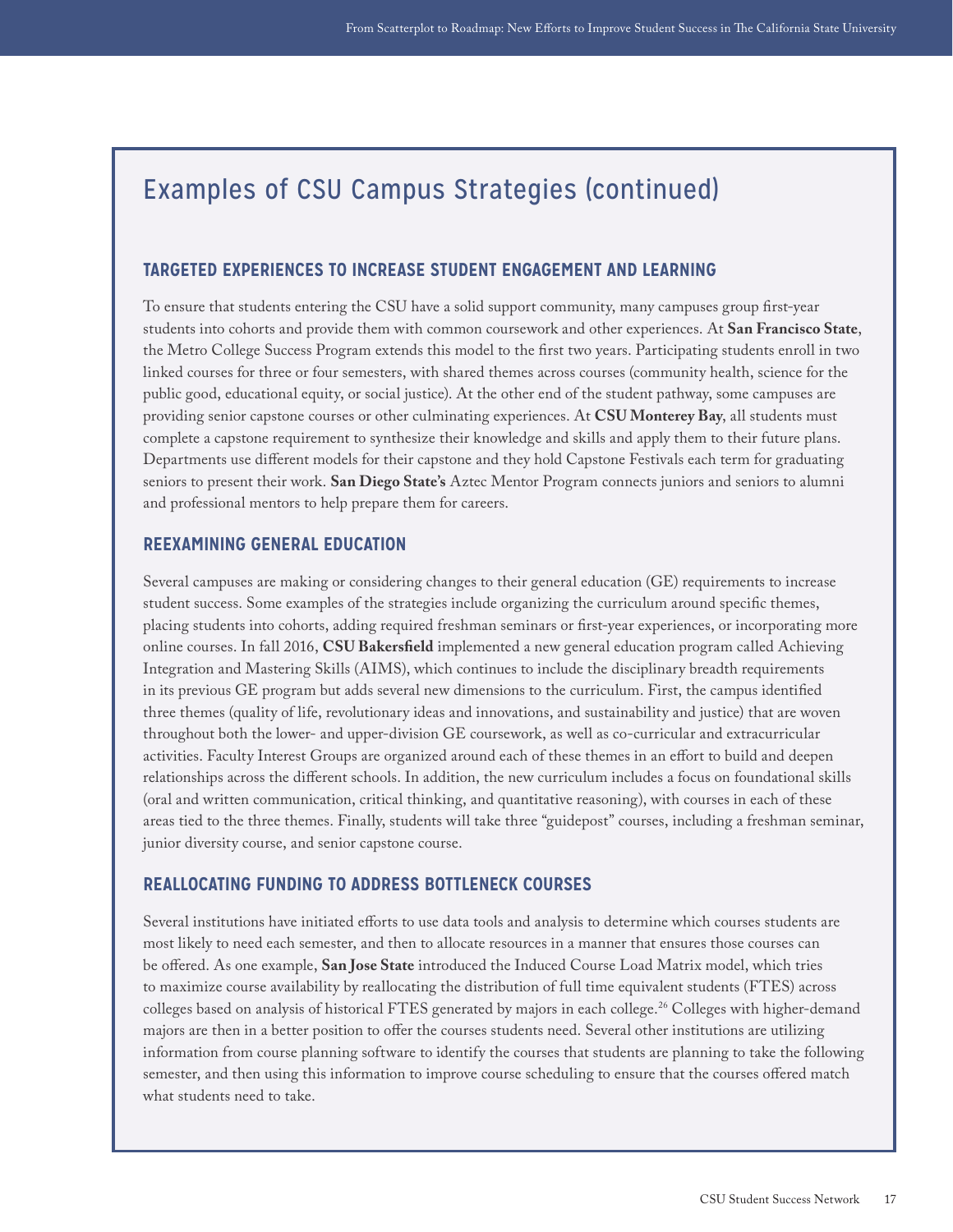Whereas student success programs might reside in student affairs, a systemic strategy touches on core campus processes, such as designing the curriculum, resourcing the curriculum, making sufficient enrollment seats available, and advising students about what courses to take to complete their degrees. Ultimately, this requires moving, as one interviewee put it, from a "scatterplot" of activities or programs to an intentional "roadmap" for student success.

#### **Managing Resource Constraints with More Effective Allocation of Existing Resources**

Interviewees described a culture change toward making data-informed decisions about where to direct resources to have the greatest impact.

**"In the past, we've said, 'Wow, that sounds like a great program. Let's run it.' Then, we may not have collected the correct data or any data at all to assess whether it was effective in terms of student success."**

They also noted the difficulty in making the tough political decisions and the importance of doing so, given limited resources.

> "There's still a little bit of a disconnect between all of the things we want to do and what we can actually afford to do, and there are some hard decisions I think we haven't yet made as a campus."

They described a shift underway from reflexively seeking more resources toward rigorously undertaking a smarter allocation of existing resources. Such difficult decisions might include discontinuing or consolidating programs or activities, for example. This shift meant having a new type of campuswide conversation.

#### **A MORE COMPREHENSIVE APPROACH AT CSU LONG BEACH**

**CSU Long Beach** is often highlighted as an institution that has taken a comprehensive approach to student success and has been able to demonstrate results for those efforts. The Highly Valued Degree Initiative (HVDI), inspired by a graduation rate study the institution conducted in 2005, was intended to maintain the quality of the university degree while increasing retention and completion rates for all students, including traditionally underrepresented students[.27](#page-30-8) The initiative includes a broad set of strategies, including some common programmatic approaches (e.g., learning communities, advising, and tutoring programs) as well as some actions that are less commonly attached to student success, including changes to strategic planning, budget planning, and enrollment management processes. The campuswide effort sought to bring together the efforts of academic affairs, student affairs, and administration and finance to focus the institution around the student success goal. The campus now utilizes data dashboards to closely track the progress of students by gender, ethnicity, and academic preparation. To make clear its commitment to student success, the institution requests that candidates for tenure-track faculty positions submit a "student success statement" to demonstrate how they are prepared to teach diverse students. Another component of the initiative is the Long Beach Education Partnership with the local K-12 school district and community college, centered on an admission guarantee for local students who meet the minimum qualifications for admission to the CSU. The comprehensive approach has shown results, with sixyear graduation rates increasing from 54 percent for the freshman cohort enrolling in 2005 to 69 percent for those enrolling in 2010, an increase substantially larger than that seen across the entire CSU system over that period. Gains were realized for all student subgroups, though gaps in student outcomes remain and the institution continues to work to close those gaps.

"We're just gearing up to have hard budget conversations, because next year's budget is going to be tight… It's kind of amazing that this is a new conversation on campus – the idea of strategic budgeting."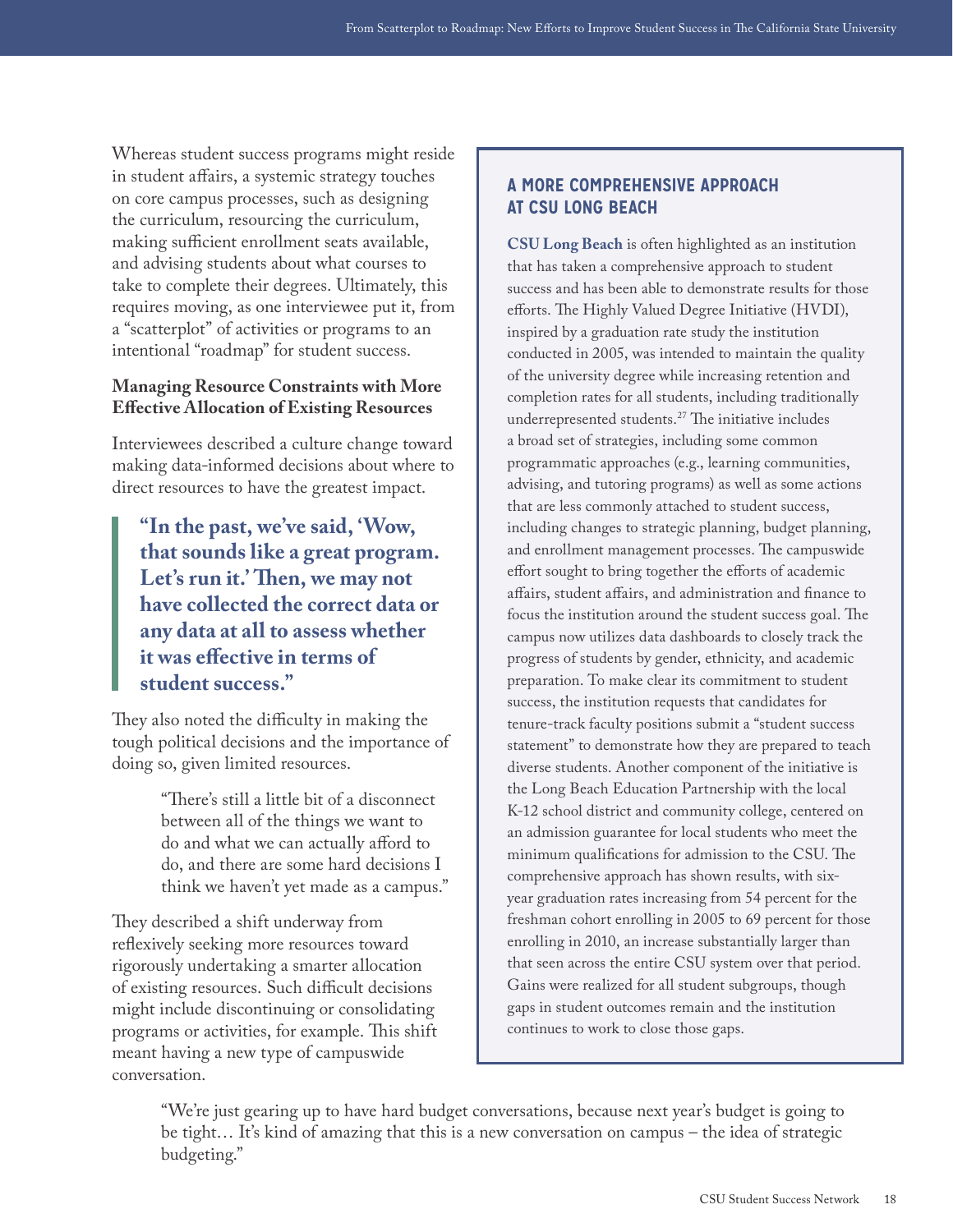"Allocating resources for curriculum based on enrollment demand is likely to be the most important and most effective of our student success initiatives, because it's the cheapest to implement. It doesn't take extra money. It just takes a redistribution of the resources to better match student need and student demand."

Both from our scan of campus plans and from our interviews, we found that many of these broader changes (involving redistribution of resources and strategic budgeting, for example) appeared to be emergent, and so it is too soon to assess their effectiveness. Nonetheless, some interviewees emphasized that this was the direction their campus was already moving, or needed to move.

#### **Coordinating across Multiple Functions**

Interviewees also described efforts to coordinate multiple campus functions across existing organizational silos.

"We [a campus-wide workgroup] identified the need for a centralized information hub or a sort of 'university concierge' to respond to at-risk students. The Dean of Students' office ended up establishing that, and we ended up working together. The early warning system tool was being fed into the Dean of Students' office. Then they would refer to other entities on campus, and we would then take care of these students who fell into our purview."

"This [student success] office was not designed to run all the student success efforts, but rather to have a place that knew about them all and to make sure that they were talking to each other. Like any other CSU campus, we're big and decentralized and bureaucratic and complicated and so I think it's made a huge difference to have that in place."

Several interviewees emphasized the importance of developing strategies to integrate student affairs and academic affairs in service of student success.

"The first-year experience has been a collaboration between Student Affairs and Academic Affairs. Not to say that there aren't tensions that crop up occasionally. But we have a first-year program advisory group that's chaired by someone from Student Affairs and someone from Academic Affairs."

### **"We've developed mechanisms to integrate more fully the work of Student Affairs and Academic Affairs. We've been able to put college advisors in each academic college who are also doing the equity work to ensure that achievement gaps are closing."**

While some successful integration strategies are in place, figuring out how to manage the coordination of student success efforts is still a work in progress.

"How do we coordinate a broad university addressed to success, [including] co-curricular and curricular efforts? I think it remains unclear exactly where the coordination of that happens."

#### **Engaging Multiple Stakeholder Groups, Including Those Who Have Been Overlooked**

Interviewees noted the importance of communicating broadly with campus stakeholders about student success strategies. They expressed these ideas both from the perspective of leadership recognizing the imperative to be transparent and open, and from the perspective of stakeholders who sometimes felt overlooked. Interviewees consistently articulated the important insight that the relational side of change requires as much attention as does the technical side.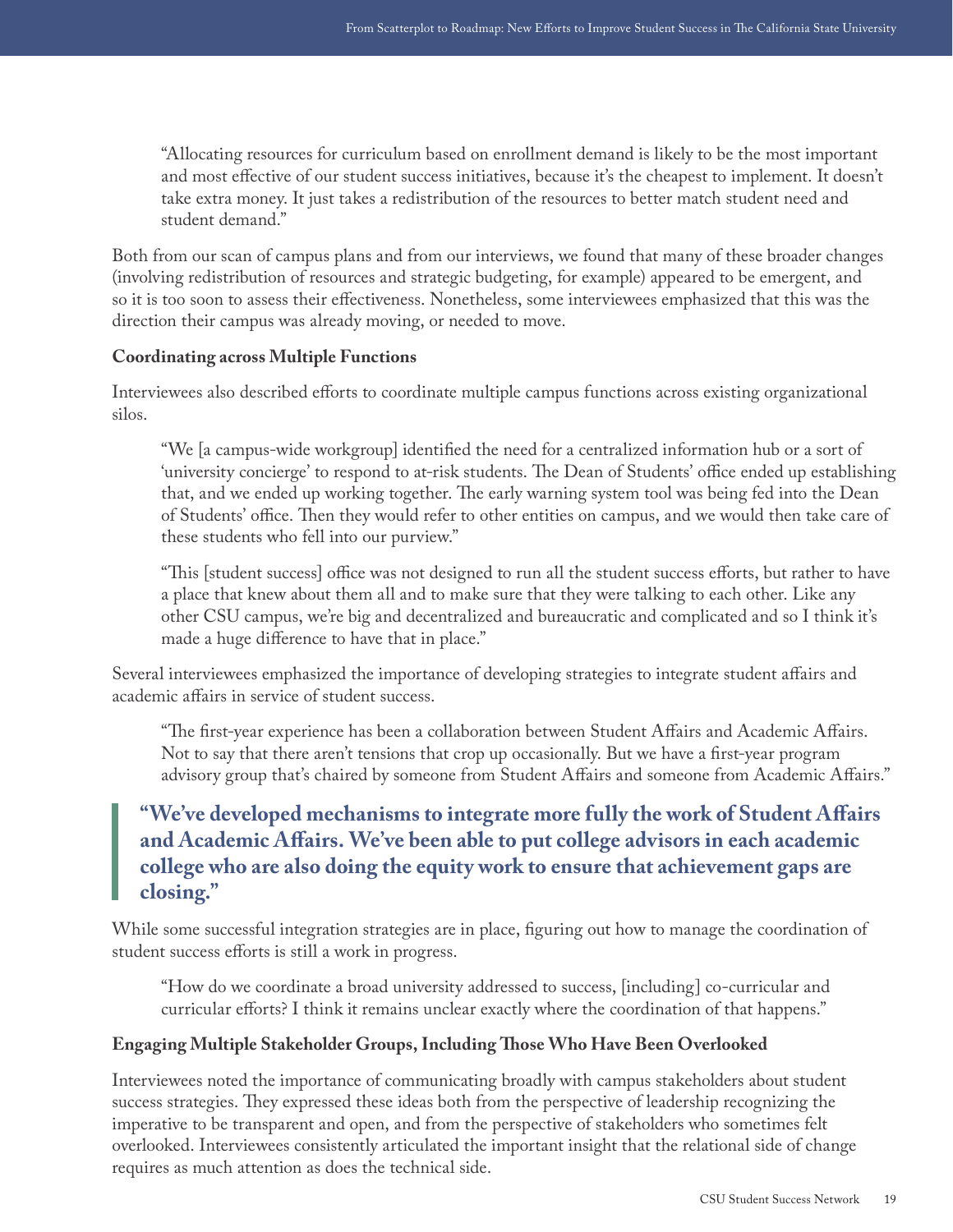"As this campus grows, I have seen more of a tendency to skip over some people whose perspectives would be good to consider. Not in any gross or intentional manner. But when something comes down from the top, and we're under a tight time crunch to make things happen quickly, people aren't necessarily given the opportunity to think things through and to determine who else might be good to bring to the table."

"One cannot underestimate the amount of dialogue that needs to occur, especially in academia. It's not enough to think out the problem, devise the solution, look at the data. Lots of time has to be devoted to legwork on communication. Different types of communication with different constituencies as well."

Interviewees indicated that messaging needs to be tailored to multiple stakeholder groups, including some that have not always been at the table.

"Now we're creating norms, which is one of the few things that works in changing behaviors. We went right to the students and their families. I think we'll be doing much more work about bringing families to the model as opposed to just saying, okay, you're 18 so that means you can make all these decisions for yourself."

"If you want to get beyond the faculty who volunteer for things, beyond the gods to the mere mortals who don't volunteer, you need to make it specific to them. If I'm going to train a student in growth mindset, I need to do it in the area in which they're struggling. If I'm going to do faculty development on growth mindset, I need to do it in the context of that faculty member's teaching."

Finally, some interviewees also described the importance of creating opportunities for deep campuswide conversations that are based on and that foster a culture of collaboration rather than a culture of blame.

**"We realized that the faculty felt blamed and the advisors felt blamed. The focus on the achievement gap came across, at least sometimes and to some people, as finger wagging and that wasn't what we were trying to do. It has taken time to have the right kind of conversations, and we're still working on it so that we're actually talking — not about who did or didn't do what, but rather what we can do that will make a difference. Because that's what we all are hoping for — that the students in our classrooms get degrees and go out into the world and make a difference."**

#### **Supporting Faculty Engagement**

Across the board, interviewees recognized faculty leadership and engagement as crucial to improving student success. They shared a range of strategies to engage more faculty in campuswide student success efforts, for example through investing in faculty development or sharing data about student progress.

"From the beginning, we have had a problem engaging faculty in a way that helps them see their role. If faculty are not successful in the classroom, then all of the other structures we build aren't going to work. That takes faculty development. I am a strong proponent that if we're not investing in faculty success, we're not investing in student success."

"We've been asking our faculty to really work like field medics. They clean up the wounds, if you will, and set the bones and never know what happens. We have to connect faculty to better information. How does their student scaffold to the next class and what happened next?"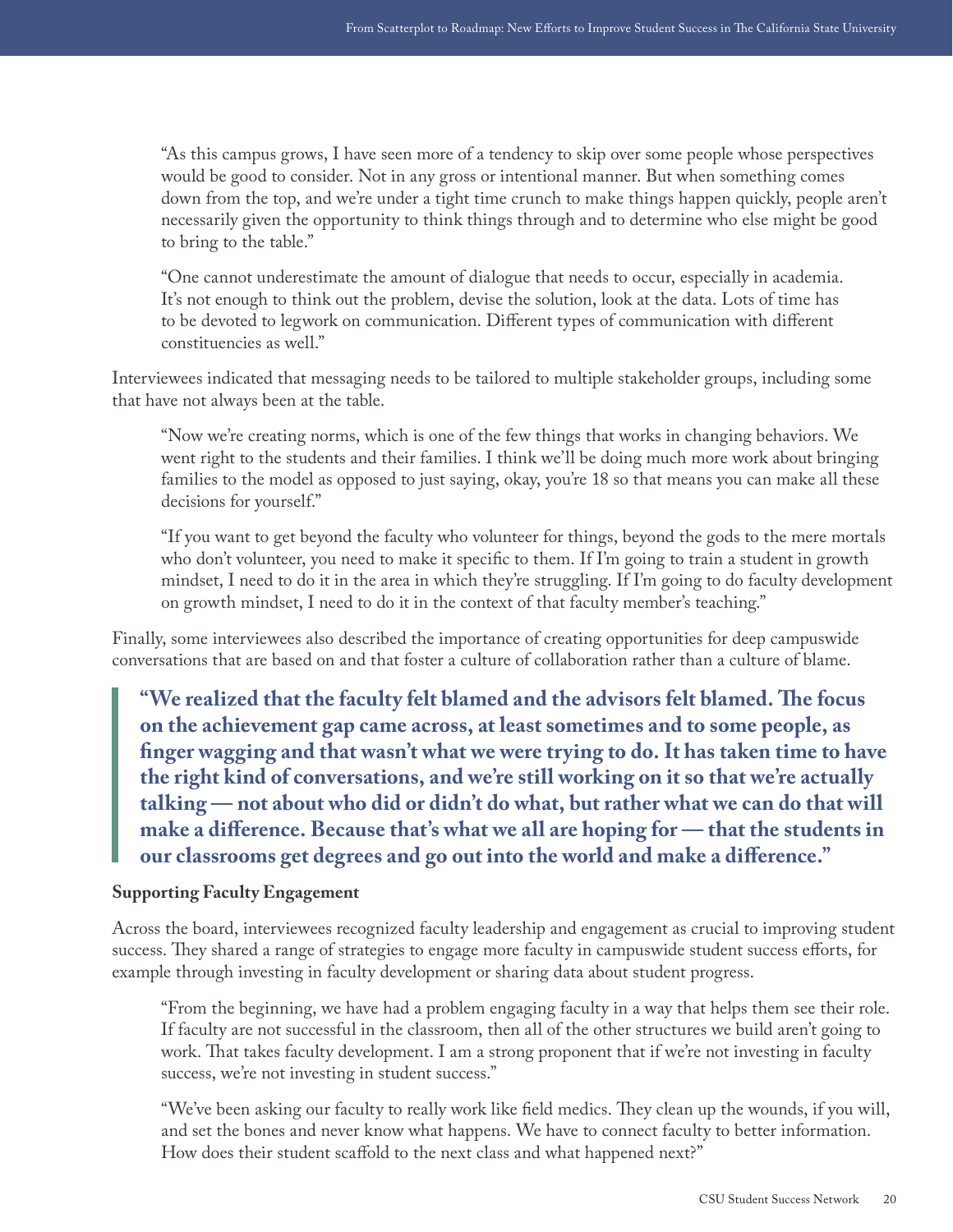Interviewees described faculty leaders who were leading successful change efforts, especially in terms of curriculum. These champions appear to play a critical role in bringing their colleagues on board.

"One of our faculty members has been working on a project that is about expanding our learning community model from the sciences to the humanities. She's been really active in her college, asking, 'What can we do here that's as great as what's happening with the sciences? We want to do it, too.' She's been really active as a leader in bringing folks on board with that conversation."

Interviewees also described situations in which faculty were resistant to change and identified some strategies for overcoming that resistance.

"Friday was underutilized [for classes], so we were running out of classrooms. Eventually, after about a year of discussion, I got the faculty to vote *for* offering more classes on Fridays. The idea was that if we don't increase our classroom utilization, we will have no chance of approving a new building, which is something the university and faculty wanted. When it was made clear that using time better was a prerequisite for the new building, the faculty majority shifted to changing the time blocks."

"When you put a bunch of administrators under a lot of pressure to get results and you have a structure like the university where the faculty have tenure, you have this kind of mismatch. The administrator may be under a lot of pressure, but an average faculty member doesn't feel the direct urgency. So it requires real leadership and care and listening to the faculty and talking to the faculty, if you're going to get them to be part of the solution."

#### **Empowering Campus Stakeholders and Decision Makers through Data Access**

According to interviewees, new technology tools are beginning to transform the way their campuses manage their institutions and support student success. Based on our scan of documents as well as our interviews, it appears that campuses are focusing on making data more transparent and available to campus stakeholders. This includes students who are deciding on a major, faculty who are being asked to teach courses at different times, and academic administrators who are allocating resources to the curriculum.

"The research office has developed these gorgeous new data dashboards, and we are individually working with chairs to make them comfortable with data if they're not already. We have completely revamped our assessment process this last year. We're making sure that we've got continuous improvement. I feel like we have opened up all the windows and shaken the rugs out. Actually, I think we just bought new rugs!"

"We want to democratize the data. We want the students to have the data in a predictive way that literally says to them, 'if you take this course, here's your probability of getting into nursing.'"

### **"Now, we can go to a faculty member and say, 'You'll be teaching in classroom X at 3:00 in the afternoon.' If that person says, 'I'm sorry, I only do that at 1:00' or 'That's not convenient to my office,' we can show how the data are telling us that's the most optimal time and place for the class."**

At the same time, campuses are still figuring out how to best utilize the data that are available and how to build the structures that will enable them to act on the information.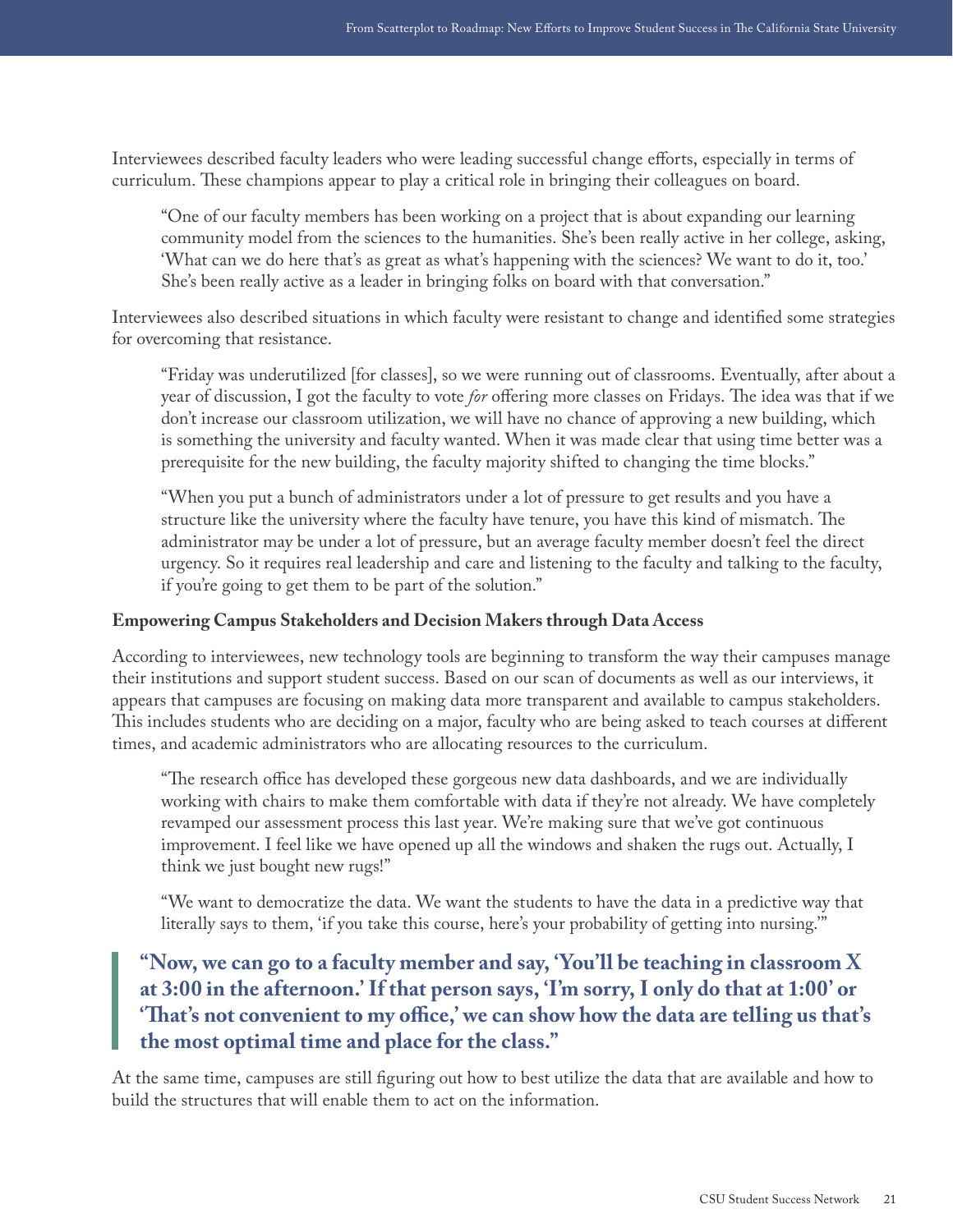"A lot of data are available in the data warehouse, and there are lots of customized reports that have been created, but people have to be aware of those reports and they have to utilize those reports."

"We're working with our assessment office now to create matrices of evaluations or assessments of our learning outcomes, so we can start to look at milestones and plateaus. We haven't done that. We haven't integrated the data about the learning experience with the journey of the student at all."

"The next step is getting more early feedback from faculty — whether that's attendance data or assessments from faculty of students who are in need of support. And then there's also a question of what's the infrastructure for providing students with that support?"

#### **Understanding that Multiple Roads Can Lead to Student Success**

Interviewees emphasized that students come from a wide range of demographic groups and circumstances, and that strategies to improve student success need to be customized to meet the diverse needs of students. This includes addressing financial, socioemotional, and academic issues.

"While we're working on large-scale reform for the university, it's really important that we keep a close eye on closing and eliminating the achievement gap — for underserved and underrepresented students and for low-income students who are Pell eligible."

"We look at why students leave this institution and others. It's not just for academic reasons. It's for financial and health issues and other reasons."

Students' journeys to and through college are various, and roadmaps must be flexible enough to accommodate their differences, while still providing a clear path to the destination. Some campuses are engaged in research to ensure that solutions based on the research fit the needs of their specific student populations and take into account local context.

"Initially, there was a push to say, 'Oh, everyone should be taking 15 units, because that's taxpayers' money.' But then many faculty and some departments objected. There are students who have to work 30 or more hours a week; there are students who have kids and have to care for them at home. That prompted us to stop and think about this issue more carefully. It's not one size fits all. So can we actually come up with a unit campaign that is tailored to the student?"

#### **Promoting Visible, Stable Leadership**

Many interviewees described the challenges that rapid leadership turnover presents for campuses seeking to develop systemic strategies to improve student success.

"I've been in this job for three years altogether. I've had four different provosts in that time. So, there's just been a lot of change. Where is the center for student success going to be and what role does my area play in relationship to that conversation?"

"We've had a tremendous turnover in terms of retirement, so we have all of these new people coming in. Some are still interim. I'm interim. Our president is new. With all of that turnover and new people in positions, there's bound to be a new approach."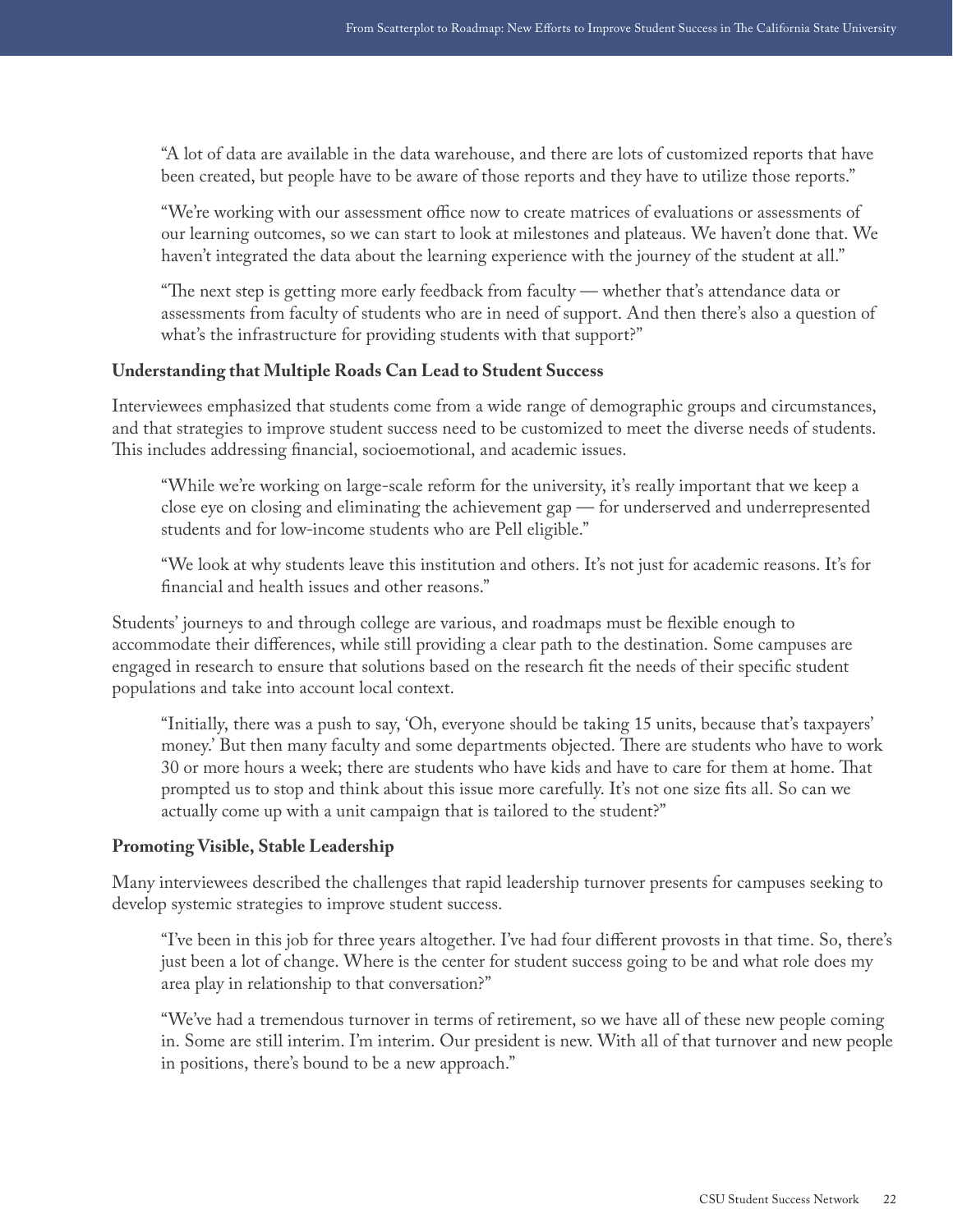In this environment of frequent turnover, interviewees also pointed to the importance of having existing leaders be visible and vocal in championing student success.

"Things changed when [the interim provost] came, because she spoke her mind. But I also feel like she was saying things everyone knew needed to be said. I think that sort of cracked things open so that people were more willing to think about change."

"In order for a global student success effort to work on the campus, you need leadership. I think having the leadership that resides on the president's cabinet allows it to be more of a university effort that informs practices across divisions and across the university."

Leadership could take many forms and could derive from a variety of roles, whether from a president, a chief academic officer, or a dedicated student success officer. What is important, according to interviewees, is that a senior leader with access to resources prioritize student success.

"The same president has been here for the many years I've been here, and under that leadership [student success] has definitely been the culture. Working for students and helping our students to be successful—it definitely gets the president's attention."

"The idea was to create one individual within the cabinet, one office, that could help look at university initiatives and move us to a very specific understanding of student success."

"My office is a prominent office. For example, I'm in charge of the entire academic budget. The campus prioritizes student success by putting it in my corner. If it's in my corner, we know it's going to receive the funding necessary for student success efforts to be done right."

#### **Leveraging Learning from the Field and across the System**

Interviewees were eager to learn from successful efforts at peer institutions. In particular, they sought opportunities for peer exchange to leverage learning across the system.

"I'll tell you one thing that has happened more than once for me when I went to a lot of these systemwide meetings. I might see a hole in one of our services and realize that we're not quite getting it right. But then hearing these other campuses talk about their problems and how they solved them, or describe their programs in general – many times I have found the missing pieces I was looking for in those interactions and those networks."

**"When I first started, I was just teaching my classes, and I wasn't really thinking about the institution itself or the way it fit into the system. But the more I've gotten involved in thinking about the campus and then how the campus relates to the other campuses, I'm just constantly amazed that we don't leverage the system as much as I think we could."**

One interviewee noted the iterative nature of change and the importance of opportunities to engage and interact systemwide in order to improve strategies at the campus level.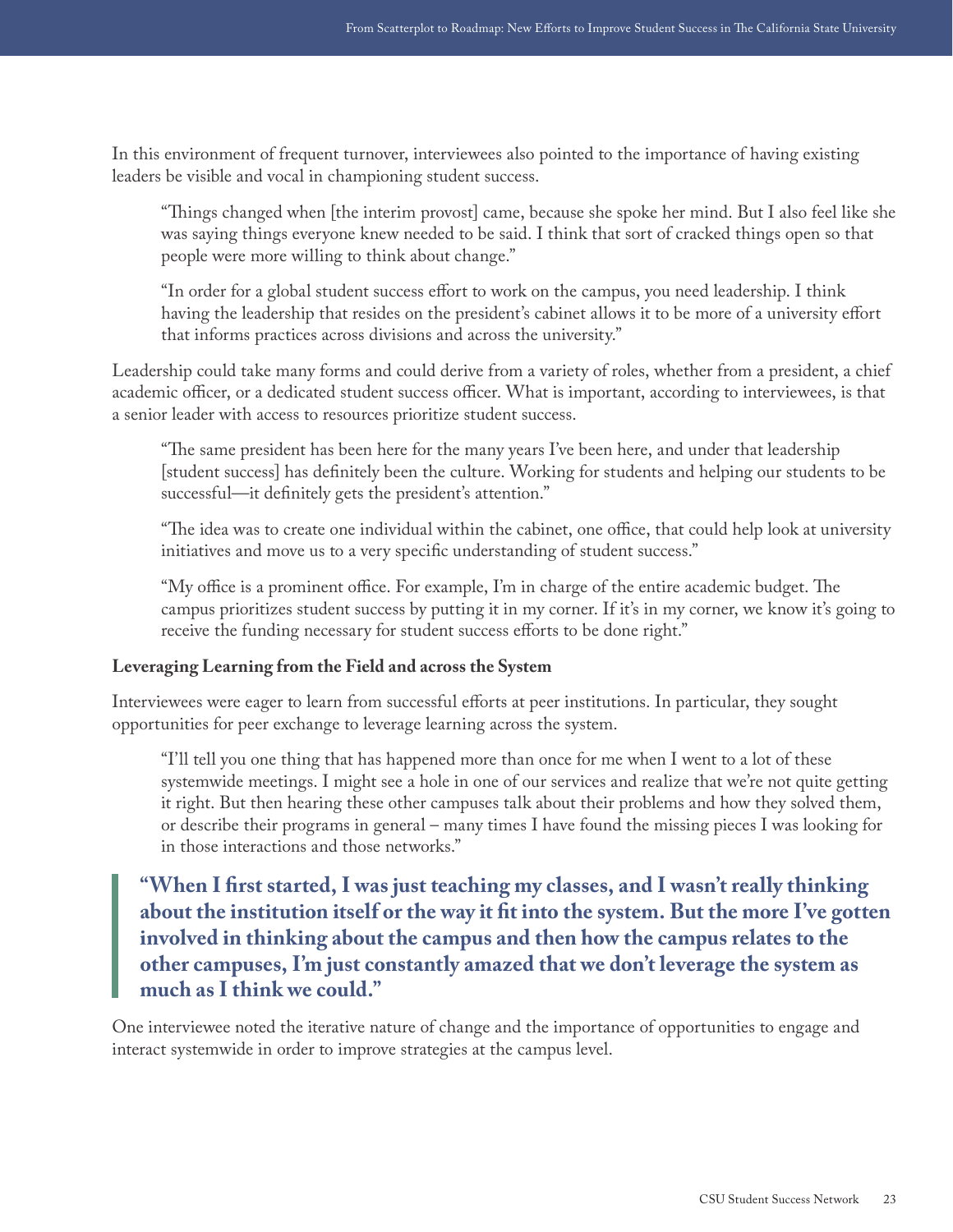"I think that as you implement new practices, you explore what's working. You retool and you make improvements. I think that it is a systemwide effort. Many areas have their systemwide meetings, and they're able to learn from one another about what's working and what's not working so well. I think a strength of the Graduation Initiative has been the meetings and symposia to explore what are the best practices that are working on a variety of different campuses."

Interviewees also said they would like the systemwide leadership to consult with and learn from the campuses more often when designing policies and initiatives in order to ensure that the new initiatives are effective and appropriate at the local level.

"It's not always the right thing for the systemwide office to sit down and decide, 'Okay, maybe now this is what's needed on the campus.' Sometimes it's on point, sometimes it's not. In some areas, we're way ahead of the Chancellor's Office — our campus is. So I think that measuring the right things, finding out what is being done on the ground, what are the best practices that are working, what are the ideas that seem to be the right ideas, and disseminating these is the right thing to do."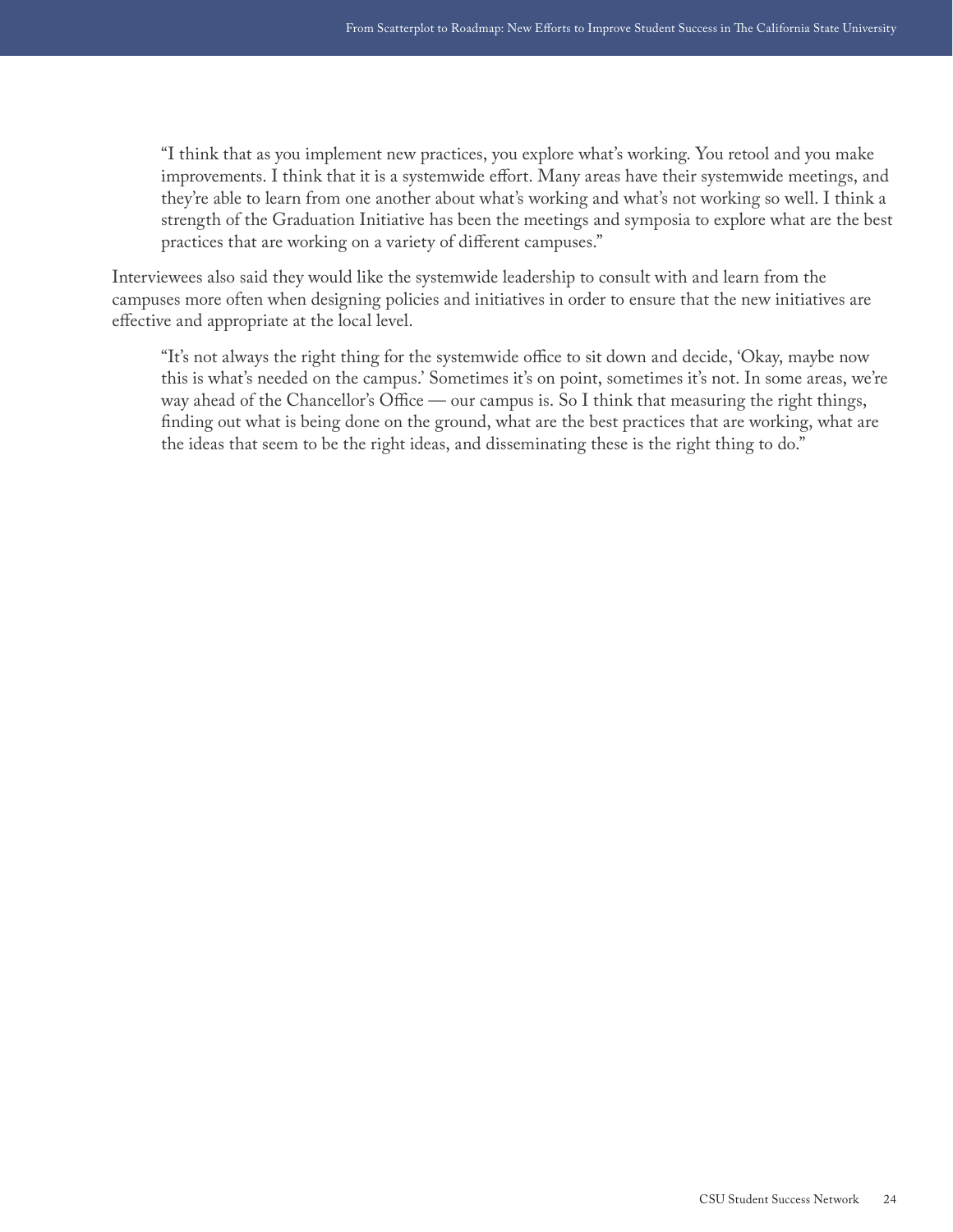## <span id="page-25-0"></span>**Conclusions and Implications: Creating a Roadmap for Student Success**

Our review of documents across the 23 campuses and our interviews with a subset of those campuses indicates that CSU campuses have a robust set of multi-pronged strategies focused on improving student success and outcomes. Although many of their efforts are oriented toward improving particular programs and services, the strategies at many campuses encompass all six categories of institutional action, and some plans address all four stages of the student pathway described in our framework. If the ongoing efforts are integrated cohesively and if the more ambitious changes currently in the planning stages gain traction across campus functions, then the strategies have the potential to add up to a systemic approach that is greater than the sum of its parts.

In line with these findings from our document scan, our interviews suggest that there is a recognition of the need for more structural and cultural change, which itself is an encouraging sign. The people with whom we spoke were also clear that significant barriers remain in supporting success among increasingly diverse student populations, including institutional inertia, organizational silos, leadership churn, resource constraints, and limited capacity to analyze and use data for improvement. Despite these kinds of hurdles, experiences at some public universities nationally are showing that iterative change, done in a purposeful way, can lead to significant improvements for students over time.<sup>28</sup> Many interviewees discussed the need for such an approach and described how their campuses are making early efforts toward more purposeful, systemic reforms. Efforts to spread such approaches across the system could yield continued improvements in student outcomes in the CSU.

### **As the campuses seek to achieve their ambitious goals for GI2025, they need to create organizational coherence that places student success—student learning, engagement, progression, and completion—at the center of all functions.**

As we consider the need to shift from a focus on programs to the development of strategies for systemic change, our analysis points to three important dimensions of the institution that likely need to function together effectively for the campuses and the CSU system to reach the levels of student success identified in GI2025. Many campuses appear to be making strides in each of these areas.

**Resource Management and Planning.** First, institutional leaders are tackling resource management and planning differently by making smarter decisions about the allocation of resources based on rigorous data analysis. This might entail using data to project student enrollment demand to ensure adequate capacity in courses and majors; assessing the effectiveness of programs that support student success and directing resources towards those that achieve results; reorganizing administrative or advising structures to create synergies and efficiencies; and improving classroom utilization by changing how courses are scheduled. Such efforts to reallocate resources and change administrative structures and processes require strong leadership and open, transparent communication with faculty and staff across departments, all of whom are critical allies in this process, which reaches the core of the academic mission.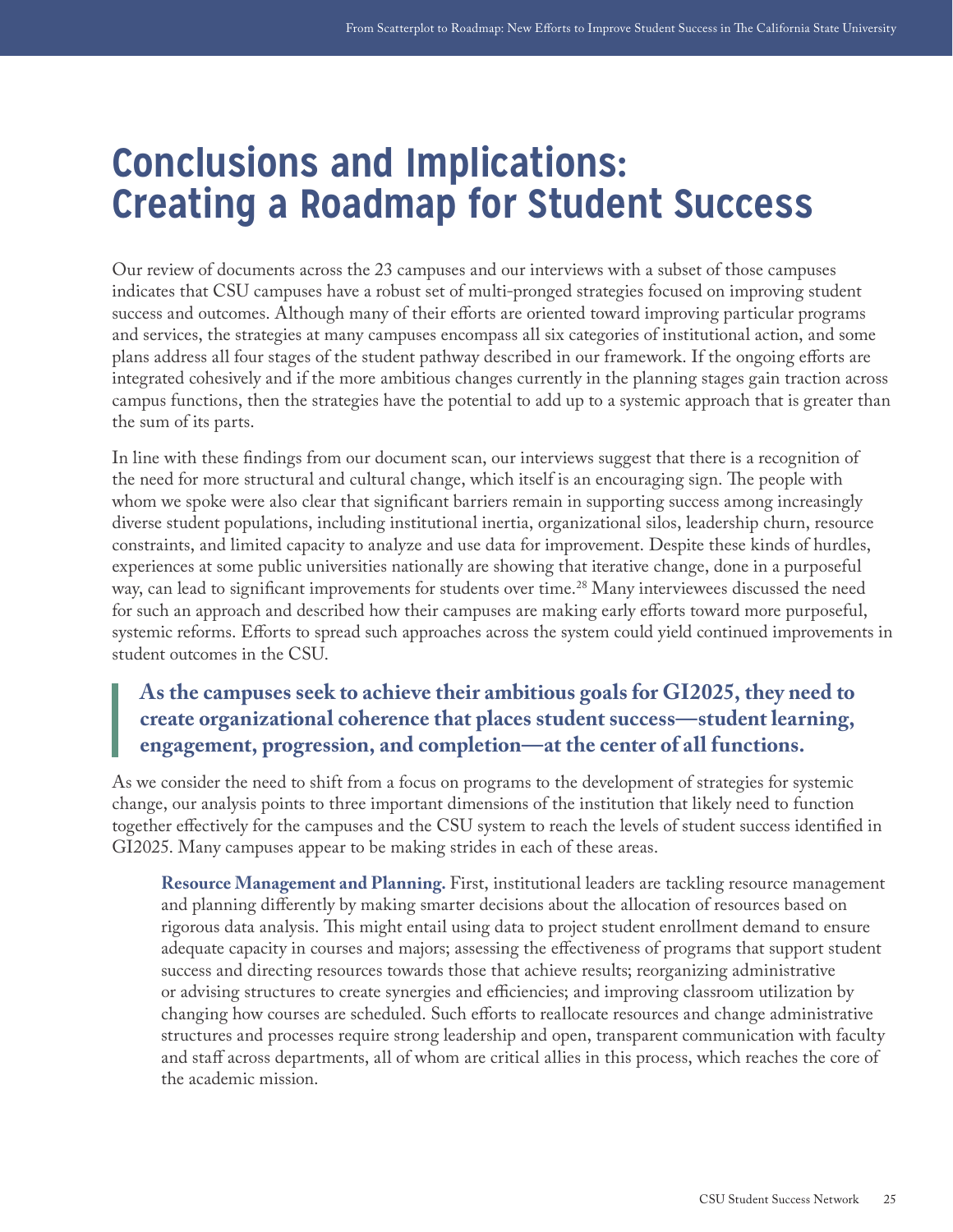**Programmatic and Curricular Design.** Second, institutional leaders are approaching programmatic and curricular design differently. This includes data-focused efforts to identify curricular roadblocks that impede student progress, such as placement processes that funnel students who could succeed in college-level courses with appropriate support to remediation; lengthy remedial course sequences; or high failure rates in key gateway courses. It also includes support for faculty to redesign courses and course pathways to support success. Such efforts may involve rethinking traditional pathways to college through partnerships that tighten the articulation of program pathways with K-12 and community colleges; rethinking traditional departmental silos by creating meta-majors; rethinking traditional academic calendars by using summer or intersessions; and rethinking traditional instruction modalities by using supplemental instruction, co-requisites, and online learning, to name a few examples. All of these efforts require trusted partnerships with the broader community, strong faculty leadership, institutional support for faculty development and curriculum redesign efforts, and tight, effective coordination between academic affairs and student affairs to ensure that co-curricular support for students' overall well-being is fully integrated.

**Guidance on Navigating the Student Path.** Third, institutional leaders are providing guidance on navigating the student path differently, by collaborating with K-12 and community college partners to improve college readiness; by giving faculty, staff, and students better advising tools for academic planning once they are in college; and by providing guidance to students that address their needs holistically, including academic, health, and financial wellbeing. Better data tools and systems are necessary, but interviewees also discussed the need for improved organizational structures to leverage advising resources and support coordination of efforts across organizational silos; professional training for staff advisors and faculty in using new advising tools; and better communication with students and their families and communities about academic expectations. In addition, interviewees discussed the need to be more intentional in helping students transition successfully to life beyond college, including graduate education and careers.

Institutions function best when these three dimensions—resource management and planning, programmatic and curricular design, and guidance on navigating the student path—are aligned and mutually supportive. Yet responsibilities for these areas are typically assigned to different campus divisions, and they typically have insufficient structural supports and incentives to coordinate and align their work. The findings from this scan of student success efforts across the CSU system demonstrate that many campuses are recognizing the need for tighter articulation of functions that have traditionally been separated by custom, by practice, and by organizational charts, and they are taking some steps in that direction. This report is intended to support those kinds of efforts across the CSU—efforts to implement systemic reforms to core campus processes to maximize the impact on student outcomes. As the campuses seek to achieve their ambitious goals for GI2025, they need to create organizational coherence that places student success—student learning, engagement, progression, and completion—at the center of all functions.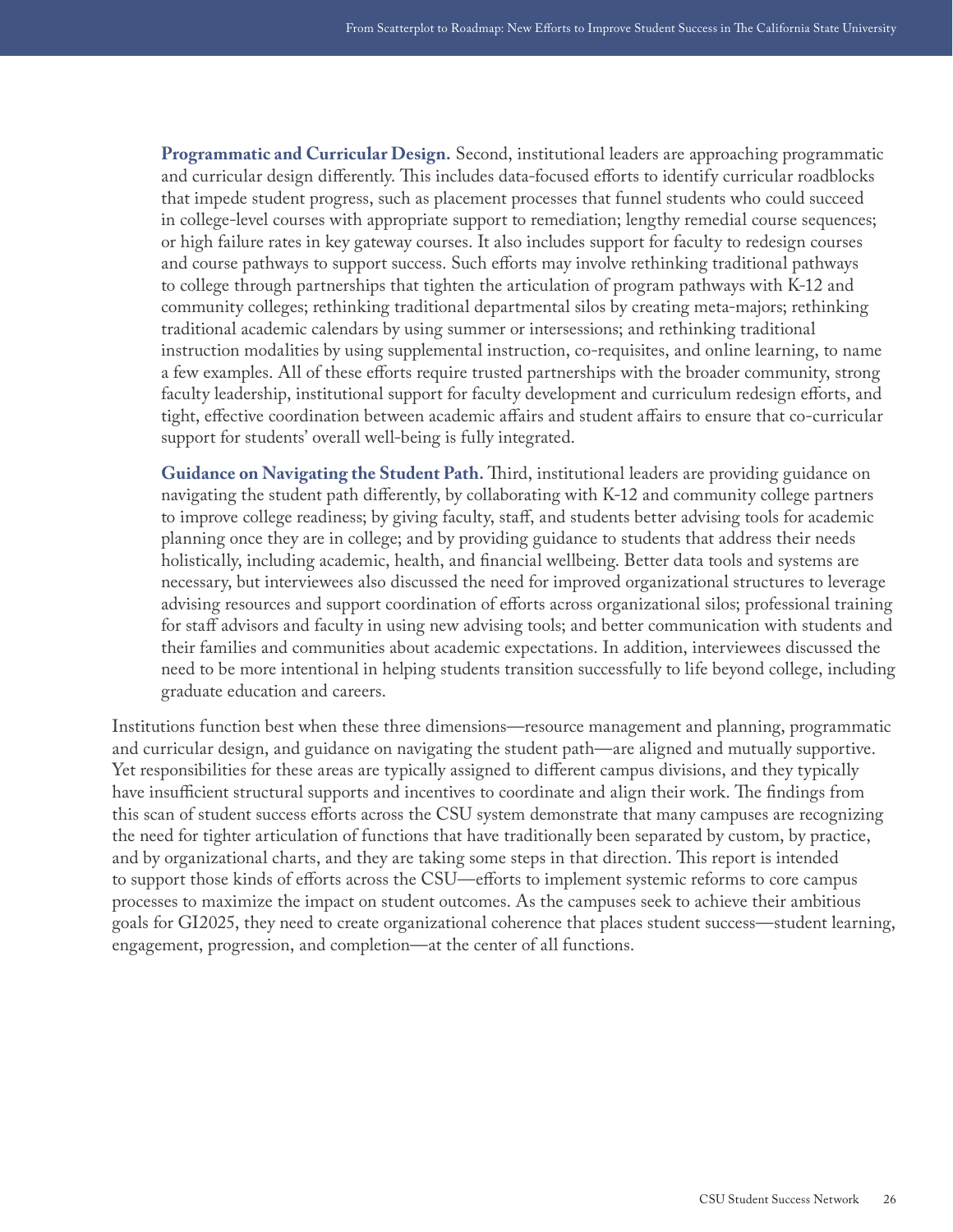## <span id="page-27-0"></span>**Appendix A: Research Methods**

**Review of Literature and Development of Framework.** We reviewed a number of sources pertaining to evidence-based student success strategies at broad-access universities across the country (see Appendix B). We synthesized our findings about the types of efforts underway into a framework that maps six broad categories of institutional actions along four developmental stages of the student pathway through college (see this report's technical appendix, *[Student Success Framework: A Tool to Characterize Strategies at Broad](http://csunetwork.edinsightscenter.org/Portals/2/Documents/Student_Success_Framework.pdf)[access Universities](http://csunetwork.edinsightscenter.org/Portals/2/Documents/Student_Success_Framework.pdf)*). Within the framework, we characterized common strategies in the form of questions to guide our review of efforts in the CSU. Campuses may find the questions in the full framework helpful in framing discussions around their student success planning efforts.

**Document Review and Analysis.** We collected key documents from each of the 23 CSU campuses, with a particular focus on campuswide strategic documents relevant to student success, including the Draft Student Success Plans submitted by each CSU campus as part of the CSU Graduation Initiative  $2025$ ,<sup>[29](#page-30-10)</sup> campus strategic plans, accreditation documents, and other campuswide planning documents to identify the kinds of efforts planned or underway at each campus. We then mapped these efforts against the framework to explore how CSU campuses are approaching student success in the context of strategies uncovered in the national review.

**Interviews.** We selected four CSU campuses with diverse characteristics by enrollment size, geographic location, and baseline and target graduation rates, for a deeper dive into the context for these efforts. We offered anonymity to participating campuses and individuals in order to encourage candid discussions, so we do not identify the participating campuses in this report. During the Spring 2017 semester, we conducted a total of 12 in-depth interviews with three administrators or faculty members with responsibility for student success at each of the four campuses. These interviews explored the institutional context of student success efforts, including the interviewees' perspectives about how such efforts are structured on the campuses; how and why efforts have evolved over time; the major challenges campuses face in seeking to increase student success and meet system goals; and the kinds of support needed to make progress. Coding and analysis of these interviews generated a set of nine themes that we then cross-walked against the student success strategies uncovered across the CSU system. This exploratory analysis suggested that the themes provided a broad context for understanding student success efforts across the CSU system.

**Limitations.** There are several limitations to our approach. First, we relied on a high-level review of campus documents with a focus on broad efforts rather than targeted programs, so we may not have captured every campus program or effort related to improving student success. Second, our findings reflect what campus leaders chose to highlight in planning documents, and by their nature the documents were forward-looking and aspirational. It was sometimes difficult to distinguish between activities that were still in planning and those that were already implemented. It was also difficult to determine how extensive and developed the efforts were. As a result, our findings reflect the overall direction in which campuses are heading rather than the accomplishments they had already achieved. Third, the policy and budget environments that will influence the work going on across the campuses are constantly changing, so campus plans are likely to evolve. They have likely already evolved to some extent since our review, given that the GI2025 plans available at the time of our review were in draft form, and the campuses have now submitted final plans to the Chancellor's Office. Finally, our methods did not include collecting data on the success of specific initiatives or strategies within the CSU system, as such data are not readily available. Therefore, our conclusions are limited in terms of providing direct evidence of impact on student success.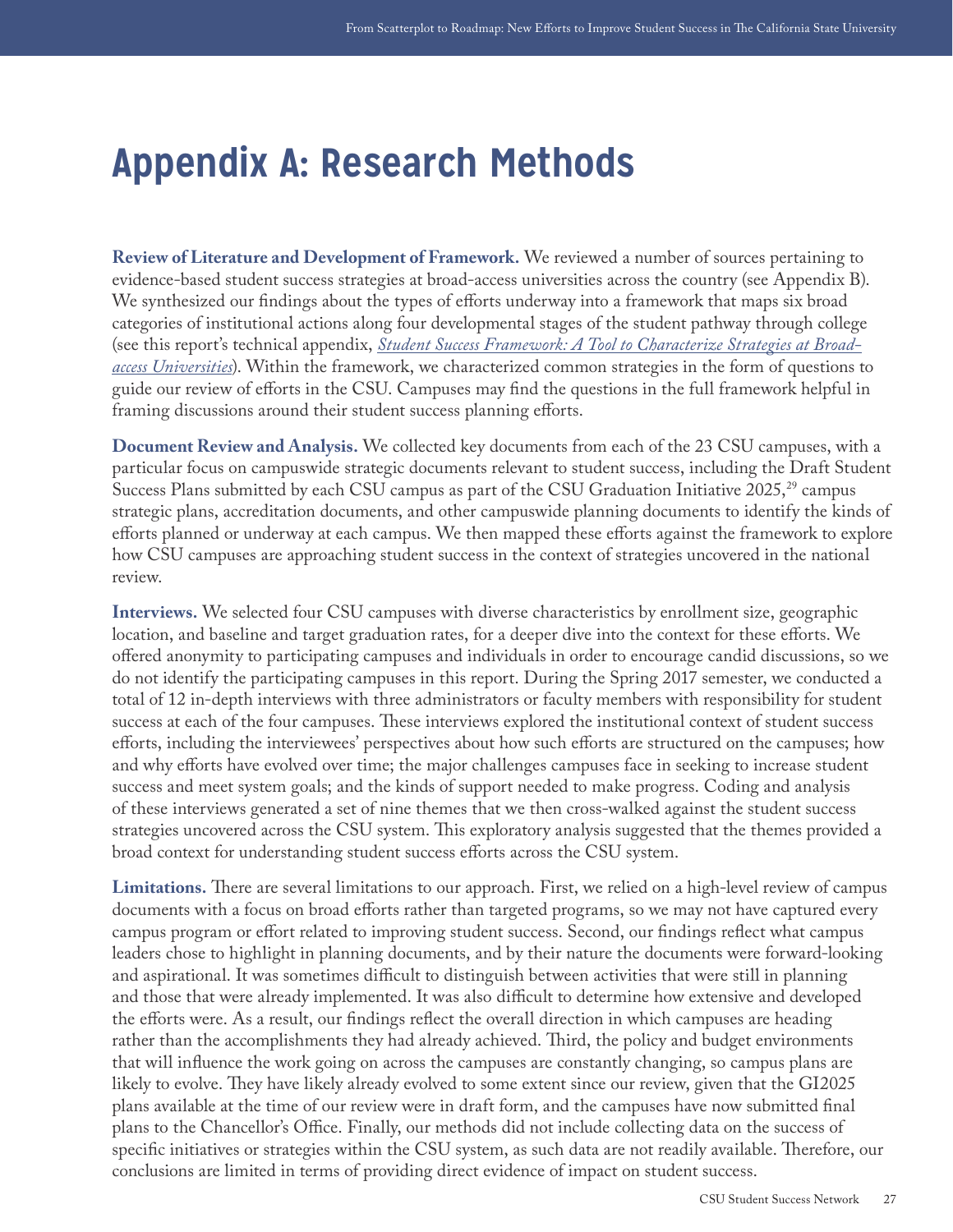## <span id="page-28-0"></span>**Appendix B: Literature and Other Resources**

- Association of Public & Land Grant Universities (n.d.). *Collaborating for change.* Retrieved from [http://www.aplu.org/](http://www.aplu.org/projects-and-initiatives/urban-initiatives/collaborating-for-change/index.html) [projects-and-initiatives/urban-initiatives/collaborating-for-change/index.html](http://www.aplu.org/projects-and-initiatives/urban-initiatives/collaborating-for-change/index.html).
- Bridges, B. K., Kuh, G. D., Kinzie, J., & Hayek, J. C. (2007). *Piecing together the student success puzzle: Research propositions and recommendations.* San Francisco: Jossey-Bass.
- Complete College America (n.d.). *The game changers: Systemic reforms. Significant results. More college graduates.* Retrieved from [http://completecollege.org.](http://completecollege.org)
- Educause Center for Analysis and Research (2013, August 30). *Integrated Planning and Advising Services (IPAS) research.*  Retrieved from [https://library.educause.edu/resources/2013/8/integrated-planning-and-advising-services-ipas](https://library.educause.edu/resources/2013/8/integrated-planning-and-advising-services-ipas-research)[research](https://library.educause.edu/resources/2013/8/integrated-planning-and-advising-services-ipas-research).
- Fletcher, J., Grant, M., Ramos, M., & Karp, M. M. (2016). *Integrated Planning and Advising for Student Success (iPASS): State of the literature.* New York: Community College Research Center, Teachers College, Columbia University.
- Kurzweil, M. & Wu, D. (2015). *Building a pathway to student success at Georgia State University.* New York: Ithaca S+R. Retrieved from [http://www.sr.ithaka.org/publications/building-a-pathway-to-student-success-at-georgia-state](http://www.sr.ithaka.org/publications/building-a-pathway-to-student-success-at-georgia-state-university)[university.](http://www.sr.ithaka.org/publications/building-a-pathway-to-student-success-at-georgia-state-university)
- Kirst, M. W. & Stevens, M. L. (2015). *Remaking college: The changing ecology of higher education.* Stanford: Stanford University Press.
- Kuh, G. D. (2008). *High impact practices: What they are, who has access to them, and why they matter.* Washington, DC: Association of State Colleges & Universities.
- Kuh, G. D., Kinzie, J., Schuh, J. H., & Whitt, E. J. (2010). *Student success in college: Creating conditions that matter.* San Francisco: Jossey-Bass.
- McNair, T. B., Albertine, S., Cooper, M. A., McDonald, N., & Major, T. (2016). *Becoming a student-ready college: New culture of leadership for student success.* San Francisco: Jossey-Bass.
- National Association of System Heads (n.d.). *Taking student success to scale.* Retrieved from [http://ts3.nashonline.org.](http://ts3.nashonline.org)
- National Center for Postsecondary Improvement (n.d.). *Reform and innovation in higher education: A literature review.* Retrieved from [https://web.stanford.edu/group/ncpi/unspecified/student\\_assess\\_toolkit/pdf/reforminnov\\_litreview.](https://web.stanford.edu/group/ncpi/unspecified/student_assess_toolkit/pdf/reforminnov_litreview.pdf) [pdf](https://web.stanford.edu/group/ncpi/unspecified/student_assess_toolkit/pdf/reforminnov_litreview.pdf).
- University Innovation Alliance (n.d.). Retrieved from <http://www.theuia.org/#home>.
- Venite, E. (2016, October 24). *The evolution of student success.* Washington, DC: Education Advisory Board. Retrieved from [https://www.eab.com/technology/student-success-collaborative/members/infographics/the-evolution-of-student](https://www.eab.com/technology/student-success-collaborative/members/infographics/the-evolution-of-student-success)[success](https://www.eab.com/technology/student-success-collaborative/members/infographics/the-evolution-of-student-success).
- Yeado, J., Hycock, K., Johnstone, R., & Chaplot, P. (2014). *Learning from high-performing and fast-gaining institutions: Top 10 analyses to provoke discussion and action on college completion.* Washington, DC: The Education Trust.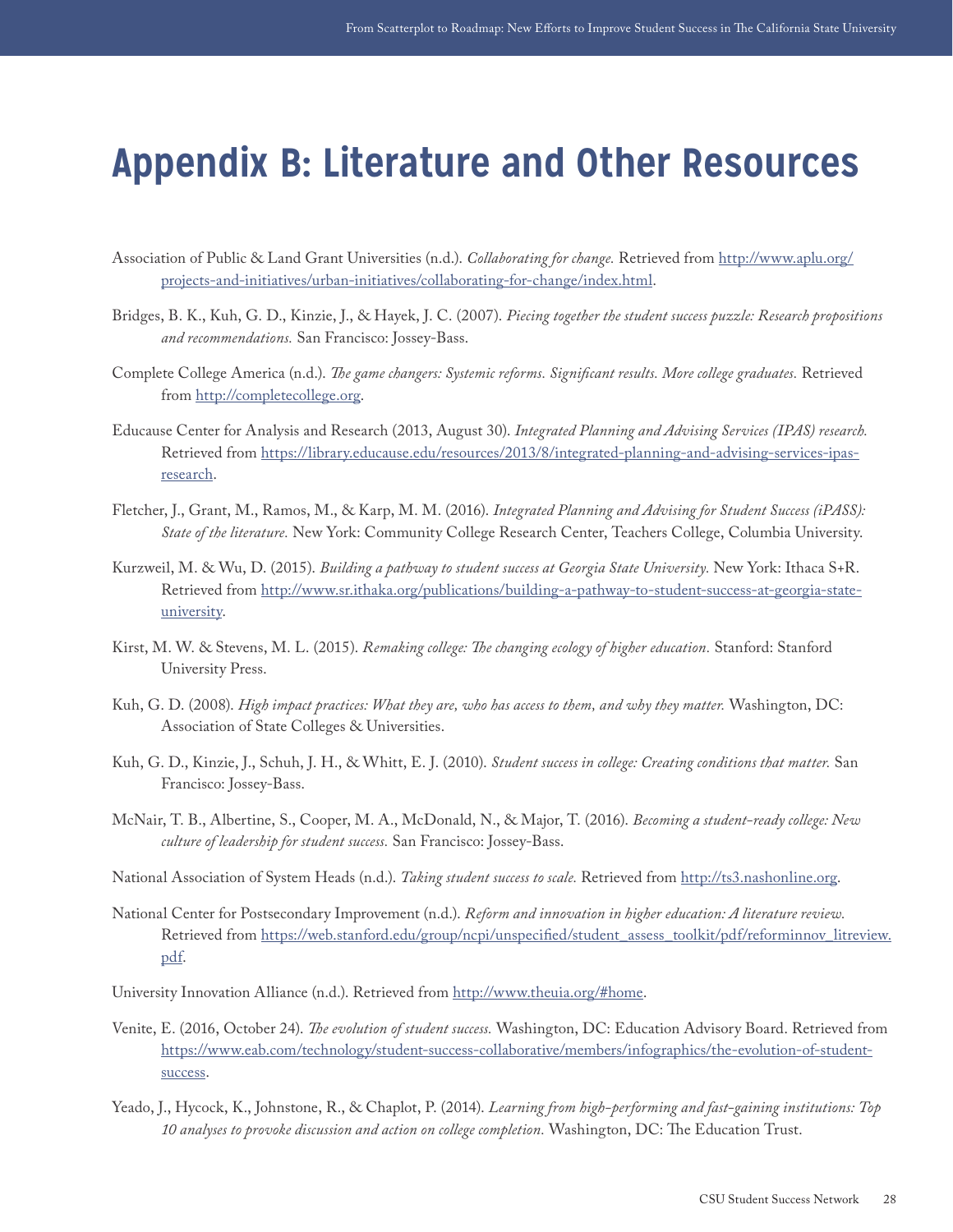## <span id="page-29-0"></span>**Endnotes**

- <span id="page-29-1"></span>1 The CSU Student Success Network, established in 2016, brings together faculty, staff, and administrators from throughout the CSU system to connect and improve on progress for students. The Network is facilitated by EdInsights. For more information, see the Network website at [http://](http://csunetwork.edinsightscenter.org) [csunetwork.edinsightscenter.org](http://csunetwork.edinsightscenter.org).
- <span id="page-29-2"></span>2 Graduation rate information is available on the website of the California State University Chancellor's Office Analytic Studies Division. See the California State University Graduation Rates Consortium for Student Retention Data Exchange at [http://asd.calstate.edu/csrde/index.shtm.](http://asd.calstate.edu/csrde/index.shtm)
- <span id="page-29-3"></span>3 For a more in-depth discussion of CSU graduation rates and the impact of the Graduation Initiative, see Jackson, J. & Cook, K. (2016). *Improving college graduation rates: A closer look at California State University*. San Francisco: Public Policy Institute of California.
- <span id="page-29-4"></span>4 See the preliminary draft report in response to Assembly Bill 1602, titled California State University Graduation Initiative 2025: CSU System and Campus Completion Goals and Plans, p. 3. Retrieved from [https://www.calstate.edu/bot/agendas/sep16/ED-POL-2-ADDENDUM-](https://www.calstate.edu/bot/agendas/sep16/ED-POL-2-ADDENDUM-GI-2025.pdf)[GI-2025.pdf.](https://www.calstate.edu/bot/agendas/sep16/ED-POL-2-ADDENDUM-GI-2025.pdf)
- <span id="page-29-5"></span>5 Bridges, B. K., Kuh, G. D., Kinzie, J., & Hayek, J. C. (2007). *Piecing together the student success puzzle: Research propositions and recommendations*. San Francisco: Jossey-Bass.
- <span id="page-29-6"></span>6 Bailey, T. (2017, May/June). Community colleges and student success: Models for comprehensive reform. *EDUCAUSE Review*, *52*(3), 33-42.
- <span id="page-29-7"></span>7 Recent investments by the state and by private foundations are aiming to establish guided pathways across California's community colleges. For information, see [https://www.caguidedpathways.org.](https://www.caguidedpathways.org)
- <span id="page-29-8"></span>8 For more information about Collaborating for Change, see http://www.aplu.org/projects-and-initiatives/urban-initiatives/collaborating-forchange/index.html.
- <span id="page-29-9"></span>9 University Innovation Alliance, *Vision and Prospectus*, p. 4. Retrieved from<http://www.theuia.org/sites/default/files/UIA-Vision-Prospectus.pdf>.
- <span id="page-29-10"></span>10 More information on the *15 to Finish* initiative at University of Hawaii is available at [http://15tofinish.com.](http://15tofinish.com)
- <span id="page-29-11"></span>11 Belfield, C., Jenkins, D., & Lahr, H. (2016). *Momentum: The academic and economic value of a 15-credit first-semester courseload for college students in Tennessee*. New York: Community College Research Center, Teachers College, Columbia University.
- <span id="page-29-12"></span>12 For a description of these and other "high impact practices," see the American Association of Colleges and Universities website at [https://www.](https://www.aacu.org/resources/high-impact-practices) [aacu.org/resources/high-impact-practices](https://www.aacu.org/resources/high-impact-practices).
- <span id="page-29-13"></span>13 This summary is based on information in Kurzweil, M. & Wu, D. (2015). *Building a pathway to student success at Georgia State University*. New York: Ithaca S+R. Retrieved from <http://www.sr.ithaka.org/publications/building-a-pathway-to-student-success-at-georgia-state-university>.
- <span id="page-29-14"></span>14 The "flipped classroom" is a pedagogical model that reverses the typical lecture and homework elements of a course. Generally, students view video lectures at home before the class session, while in-class time is devoted to discussions, projects, and other more active and collaborative learning activities.
- <span id="page-29-15"></span>15 Some of Arizona State's activities are summarized in Parry, M. (2012, July 18). Big data on campus. *The New York Times*, retrieved from [http://](http://www.nytimes.com/2012/07/22/education/edlife/colleges-awakening-to-the-opportunities-of-data-mining.html?pagewanted=all) [www.nytimes.com/2012/07/22/education/edlife/colleges-awakening-to-the-opportunities-of-data-mining.html?pagewanted=all](http://www.nytimes.com/2012/07/22/education/edlife/colleges-awakening-to-the-opportunities-of-data-mining.html?pagewanted=all).
- <span id="page-29-16"></span>16 Arizona State University (n.d.). Graduation rate trends – metropolitan campuses, *ASU Facts.* Retrieved from [https://facts.asu.edu/Pages/](https://facts.asu.edu/Pages/Retention%20and%20Graduation/Graduation-Rates-FTF.aspx) [Retention%20and%20Graduation/Graduation-Rates-FTF.aspx](https://facts.asu.edu/Pages/Retention%20and%20Graduation/Graduation-Rates-FTF.aspx).
- <span id="page-29-18"></span>17 The memorandum summarizing instructions to the campuses for submitting their GI2025 plans can be viewed at [http://www.csuchico.edu/fs/](http://www.csuchico.edu/fs/documents/academic_senate/2016-2017/9-15-16/4.ljb_to_presidents_grad_initiative2025_target_and_plan_memo072916.pdf) [documents/academic\\_senate/2016-2017/9-15-16/4.ljb\\_to\\_presidents\\_grad\\_initiative2025\\_target\\_and\\_plan\\_memo072916.pdf.](http://www.csuchico.edu/fs/documents/academic_senate/2016-2017/9-15-16/4.ljb_to_presidents_grad_initiative2025_target_and_plan_memo072916.pdf)
- <span id="page-29-17"></span>18 More information on the Chancellor's Office efforts related to high-impact practices can be found at<http://www.calstate.edu/highimpact>.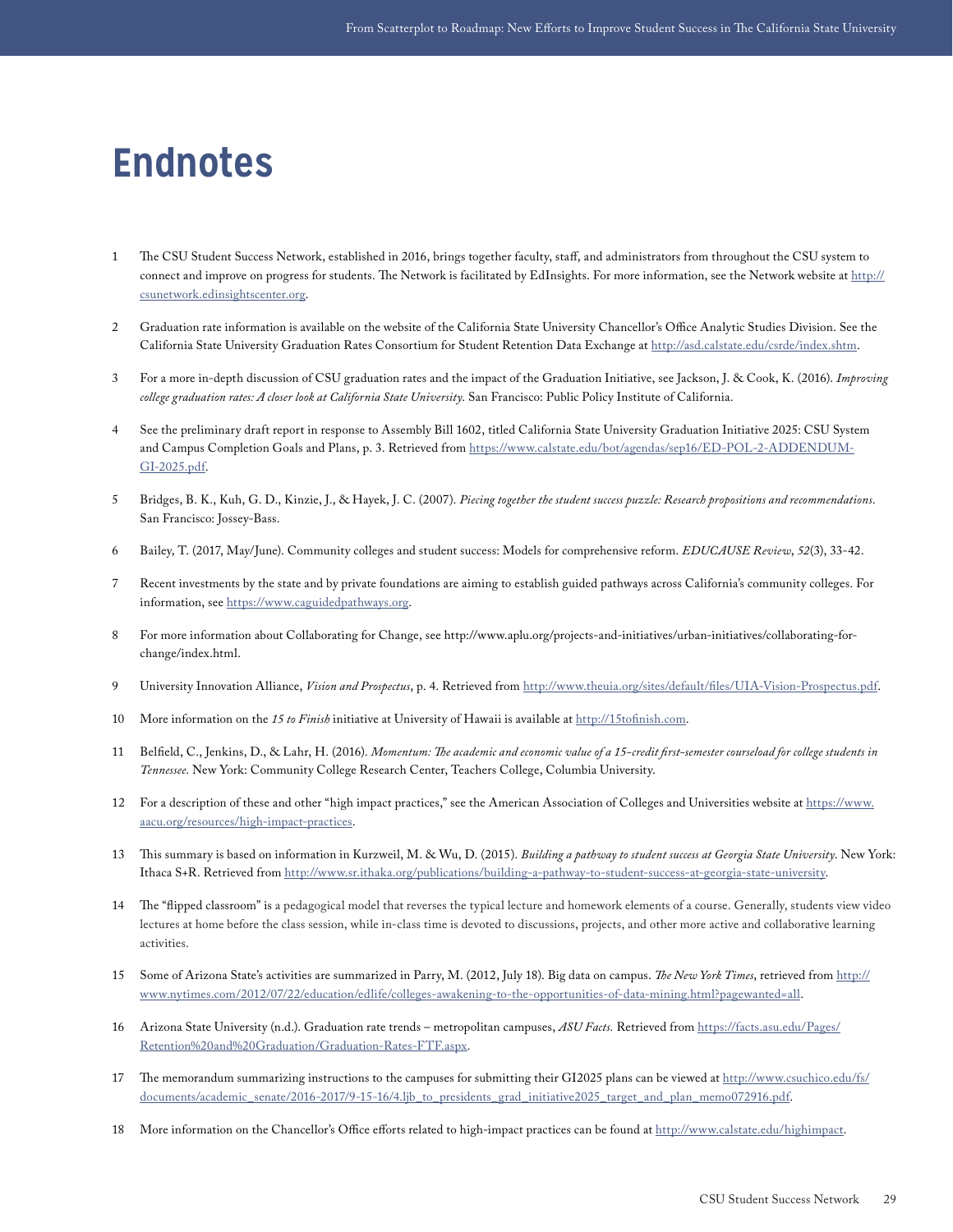- <span id="page-30-0"></span>19 Note that predictive analytics is still under development across all of higher education. See Biemiller, L. (2017, April 9). Big data for student success still limited to early adopters. *The Chronicle of Higher Education, 63*(32). Retrieved from [http://www.chronicle.com/article/Big-Data-for-](http://www.chronicle.com/article/Big-Data-for-Student-Success/239713)[Student-Success/239713](http://www.chronicle.com/article/Big-Data-for-Student-Success/239713).
- <span id="page-30-1"></span>20 More information on the ongoing evaluation is available at [http://www.mdrc.org/project/evaluating-impact-integrated-planning-and-advising](http://www.mdrc.org/project/evaluating-impact-integrated-planning-and-advising-student-success-ipass#overview)[student-success-ipass#overview](http://www.mdrc.org/project/evaluating-impact-integrated-planning-and-advising-student-success-ipass#overview).
- <span id="page-30-2"></span>21 For information on Statway, see the website for Carnegie Math Pathways at<http://carnegiemathpathways.org>.
- <span id="page-30-3"></span>22 The California State University (2017, August 2). Assessment of academic preparation and placement in first-year general education written communications and mathematics/quantitative reasoning courses. Executive Order 1110. Retrieved from [http://www.calstate.edu/eo/EO-1110.pdf.](http://www.calstate.edu/eo/EO-1110.pdf)
- <span id="page-30-4"></span>23 Zinshteyn, M. (2017, August 1). Cal State drops intermediate algebra as requirement to take some college-level math courses. EdSource. Retrieved from<https://edsource.org/2017/cal-state-drops-intermediate-algebra-requirement-allows-other-math-courses/585595>.
- <span id="page-30-5"></span>24 This description is drawn from remarks from Professor Chris Harmon at Humboldt State's President's Spring Welcome 2017, retrieved from [http://](http://www2.humboldt.edu/president/node/176) [www2.humboldt.edu/president/node/176.](http://www2.humboldt.edu/president/node/176)
- <span id="page-30-6"></span>25 For more information, see Cruz, J. L. (2016, Winter). The power of intentionality: Cal State Fullerton's strategic approach to ensuring equity. *Diversity & Democracy*, *19*(1). Retrieved from <https://www.aacu.org/diversitydemocracy/2016/winter/cruz>. Also see California State University, Fullerton (n.d.). *The power of intentionality: Cal State Fullerton's student success teams and gap closing campaign pilots*. Retrieved from [http://www.](http://www.fullerton.edu/academicprograms/_resources/pdf/SST_at_Fullerton_A_Description.pdf) [fullerton.edu/academicprograms/\\_resources/pdf/SST\\_at\\_Fullerton\\_A\\_Description.pdf](http://www.fullerton.edu/academicprograms/_resources/pdf/SST_at_Fullerton_A_Description.pdf).
- <span id="page-30-7"></span>26 For a description of San Jose State's approach, see the document produced by the institution's Provost's Office, *2014-15 FTES Distribution Explained*, at [http://www.sjsu.edu/provost/budget/docs/ICLM\\_Explained\\_2014-15.pdf.](http://www.sjsu.edu/provost/budget/docs/ICLM_Explained_2014-15.pdf)
- <span id="page-30-8"></span>27 This description is drawn from Dowell, D. A. (2016). Highly valued degrees at California State University, Long Beach. *Change: The Magazine of Higher Learning, 48*(2), 24-31.
- <span id="page-30-9"></span>28 Bailey, T. R., Jaggars, S. S., & Jenkins, D. (2015). *Redesigning America's community colleges: A clearer path to student success*. Cambridge, MA: President and Fellows of Harvard College.
- <span id="page-30-10"></span>29 While campuses have now submitted their final plans to the Chancellor's Office, only the draft versions were available at the time of our research.